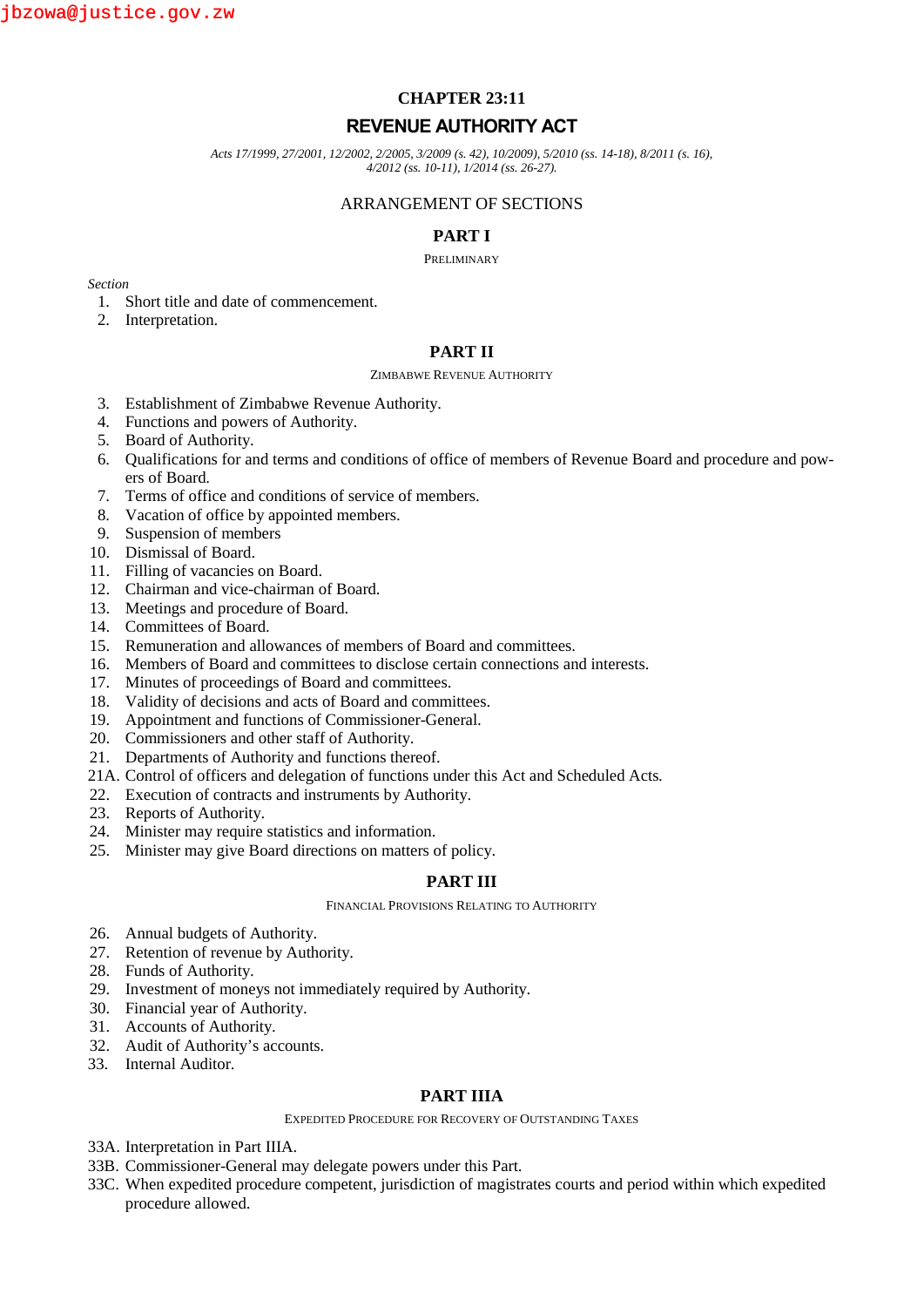- 33D. Issuance, contents and service of provisional attachment order.
- 33E. Powers of Commissioner-General in relation to provisional attachment order.
- 33F. Where third parties claim property subject to provisional attachment order.

33G. Confirmation of provisional attachment order.

33H. Sale in execution of attached property.

33I. Exemption from liability for Commissioner-General and delegated officers.

### **PART IV**

GENERAL

- 34. Investigation into affairs of Authority.
- 34A. Preservation of secrecy.
- 34B. Reward for information.
- 34C. Tax clearance certificates.
- 34D. Advance tax rulings.
- 34E. Offence by officers of Authority.
- 35. Regulations.

#### **PART V**

AMENDMENTS, TRANSITIONAL PROVISIONS AND SAVINGS

- 36. Amendment of Acts.
- 37. Transfer of certain assets, obligations, etc., of State to Authority.
- 38. Savings.
- 39. Construction of certain references.

#### **SCHEDULES**

First Schedule : Specified Acts. Second Schedule : Powers of Authority. Third Schedule : Amendment of Acts. Fourth Schedule : Advance Tax Rulings. Fifth Schedule Provisions Applicable to Revenue Board.

**AN ACT to establish the Zimbabwe Revenue Authority for the collection of certain revenues of the State and to provide for the Authority's functions, powers and management; to provide for the funds of the Authority; to amend the Betting and Totalizator Control Act [***Chapter 10:02***], the Capital Gains Tax Act [***Chapter 23:01***], the Customs and Excise Act [***Chapter 23:02***], the Fiscal Appeal Court Act [***Chapter 23:05***], the Income Tax Act [***Chapter 23:06***], the Income Tax (Transitional Period Provisions) Act [***Chapter 23:07***], the Stamp Duties Act [***Chapter 23:09***] and the Tax Reserve Certificates Act [***Chapter 23:10***]; and to provide for matters connected with or incidental to the foregoing.**

[Date of commencement: 19th January 2001.]

#### **PART I**

#### PRELIMINARY

#### **1 Short title and date of commencement**

- (1) This Act may be cited as the Revenue Authority Act [*Chapter 23:11*].
- (2) This Act shall come into operation on a date to be fixed by the President by statutory instrument.

# **2 Interpretation**

#### In this Act—

"appointed member" means a member of the Board appointed in terms of paragraph (*c*) of subsection (2) of section *five*;

- "Authority" means the Zimbabwe Revenue Authority established by section *three;*
- "Board" means the Revenue Board established by section *five*;
- "Commissioner-General" means the Commissioner-General of the Authority appointed in terms of section *nineteen*;
- "committee" means a committee of the Board established in terms of section *fourteen*;
- "department" means a department of the Authority established in terms of subsection (1) of section *twenty one*;
- "financial year" means the financial year of the Authority referred to in section *thirty*;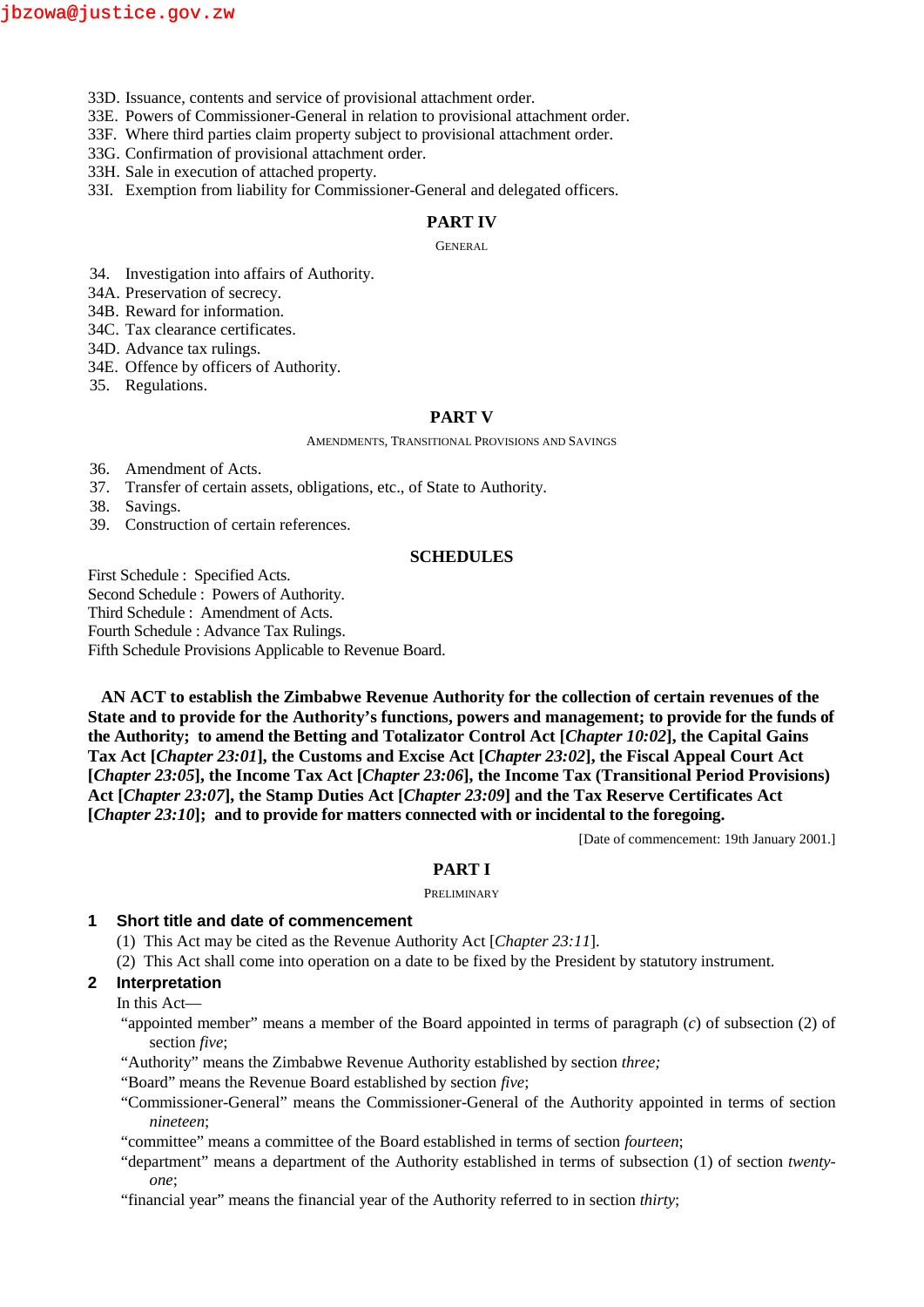"member", means a member of the Board, including the chairman;

- "Minister" means the Minister of Finance or any other Minister to whom the President may, from time to time, assign the administration of this Act;
- "revenues" means taxes, duties, fees, levies, charges, penalties, fines or any other moneys levied, imposed, collected or received in terms of any of the Acts specified in the First Schedule.

## **PART II**

ZIMBABWE REVENUE AUTHORITY

### **3 Establishment of Zimbabwe Revenue Authority**

There is hereby established an authority, to be known as the Zimbabwe Revenue Authority, which shall be a body corporate capable of suing and being sued in its own name and, subject to this Act, of performing all acts that bodies corporate may by law perform.

## **4 Functions and powers of Authority**

- (1) The functions of the Authority shall be—
- (*a*) to act as an agent of the State in assessing, collecting and enforcing the payment of all revenues; and
- (*b*) to advise the Minister on matters relating to the raising and collection of revenues; and
- (*c*) to perform any other function that may be conferred or imposed on the Authority in terms of this Act or any other enactment.

(2) For the better exercise of its functions, the Authority shall have the power, subject to this Act, to do or cause to be done, either by itself or through its agents, all or any of the things specified in the Second Schedule, either absolutely or conditionally and either solely or jointly with others.

### **5 Board of Authority**

(1) The operations of the Authority shall, subject to this Act, be controlled and managed by a board to be known as the Revenue Board.

- (2) The Board shall consist of—
- (*a*) the Secretary of the Ministry responsible for finance; and
- (*b*) the Commissioner-General; and
- (*c*) not more than eight other members appointed, subject to subsection (3), by the Minister after consultation with the President and in accordance with such directions as the President may give him or her.

(3) Members referred to in subsection (2)(*c*) shall be appointed for their knowledge of and experience in finance, commerce, economics, taxation, human resource management or law. [Section substituted by Act 4 of 2012]

# **6 Qualifications for and terms and conditions of office of members of Revenue Board and procedure and powers of Board**

The Fifth Schedule applies to the qualifications, terms and conditions of office and vacation of office of members, and to the procedure to be followed by the Board at its meetings. [Section substituted by Act 5 of 2010]

## **7 -18 ….**

[Sections 7 to 18 repealed by Act 5 of 2010]

### **19 Appointment and functions of Commissioner-General**

(1) Subject to this section, the Board shall appoint, on such terms and conditions as the Board may fix, a person to be the Commissioner-General of the Zimbabwe Revenue Authority.

(2) Without the authority of the Minister, no person shall be appointed as Commissioner-General and no person shall be qualified to hold office as Commissioner-General if he is not a citizen of Zimbabwe or ordinarily resident in Zimbabwe.

(3) The appointment of the Commissioner-General shall terminate if he would be required in terms of paragraph 1(l) or (2) of the Fifth Schedule to vacate his office had that section applied to him:

Provided that his appointment shall not terminate on the ground that he has ceased to be a citizen of Zimbabwe or ordinarily resident in Zimbabwe, if the Minister has granted authority under subsection (2).

[Subsection amended by Act 5 of 2010]

- (4) The Commissioner-General shall be responsible, subject to the Board's control, for
- (*a*) supervising and managing the Authority's staff, activities, funds and property; and
- (*b*) performing such other functions as the Board may assign to him or as may be conferred or imposed on him by or under this Act or any other enactment.
- (5) An assignment of functions by the Board in terms of subsection (4)—
- (*a*) may be made generally or specially and subject to such conditions, restrictions, reservations and exceptions as the Board may determine;
- (*b*) may be revoked by the Board at any time;
- (*c*) shall not preclude the Board itself from exercising the functions.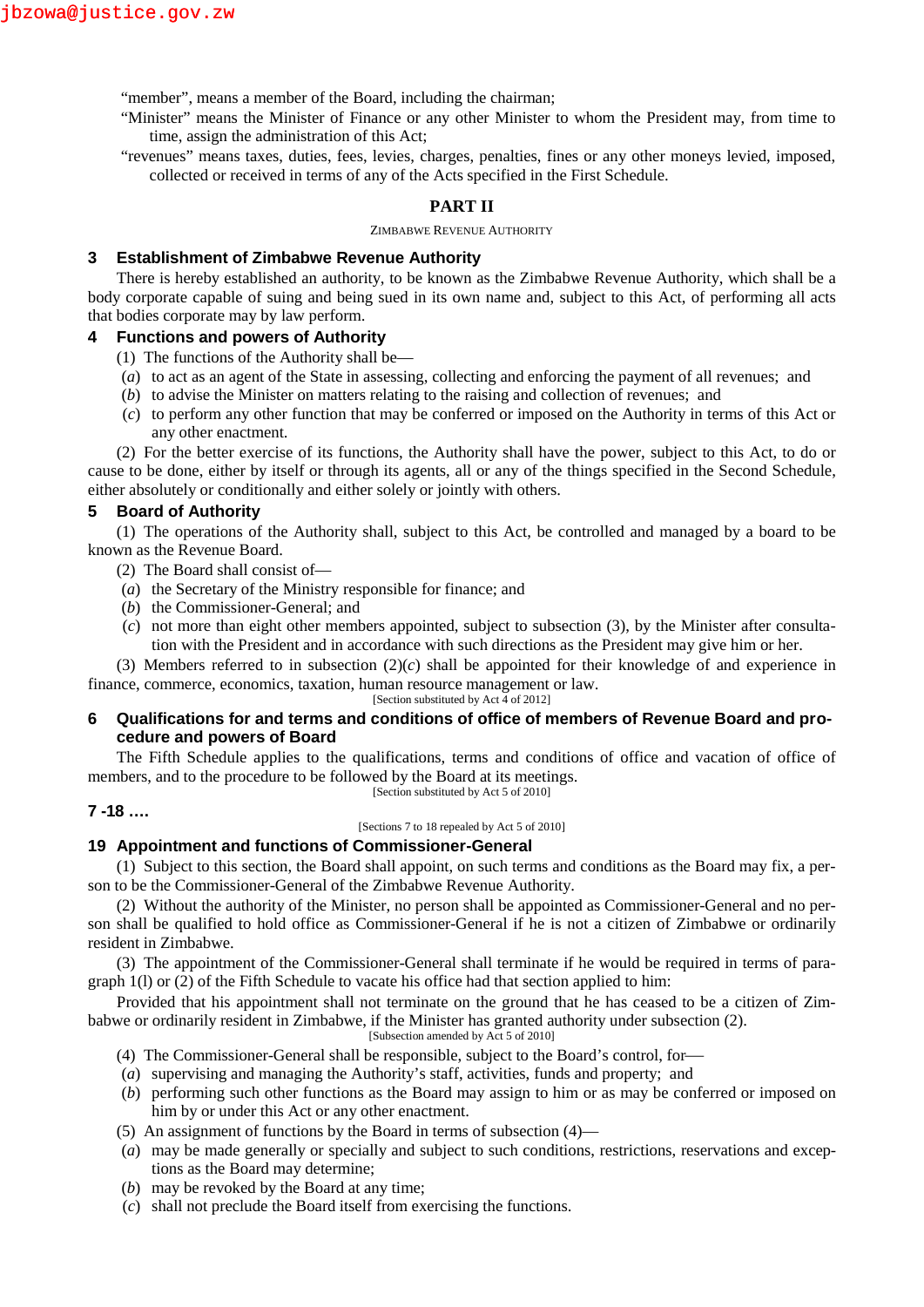## **20 Commissioners and other staff of Authority**

The Board shall appoint, on such terms and conditions as it may fix, such Commissioners and other officers and members of staff as the Board considers to be necessary for the proper exercise of the Authority's functions.

## **21 Departments of Authority and functions thereof**

- (1) The Authority shall have such departments or divisions as the Board may establish from time to time.
- (2) For each department or division the Board shall
- (*a*) assign such officers as may be necessary to carry out the department's or division's functions; and
- (*b*) appoint a Commissioner, who shall be responsible, subject to the direction and control of the Commissioner-General, for managing the department's or division's officers and ensuring the proper exercise of the department's or division's functions.

(2) The Minister, with the approval of the Board, may by statutory instrument declare that a department or division specified in the instrument shall be responsible for assessing, collecting and enforcing the payment of all or any revenues in terms of any of the Acts specified in the First Schedule.

- (3) Where the Minister has published a statutory instrument in terms of subsection (2)
- (*a*) the Authority's officers assigned to the department or division concerned shall be responsible, subject to the direction and control of their Commissioner, for assessing, collecting and enforcing the payment of the revenues to which the instrument relates; and
- (*b*) the Commissioner in charge of the department or division concerned may exercise, subject to the direction and control of the Commissioner-General, all the functions conferred upon a commissioner by or in terms of the Act concerned:

Provided that the Commissioner-General may exercise any such function to the extent that the Minister, by statutory instrument, has authorised him to exercise the function concerned.

(4) Where any of the Acts specified in the First Schedule has been assigned to a Minister other than the Minister responsible for the administration of this Act, any statutory instrument in terms of subsection (3) shall be made with the approval of that other Minister in addition to the approval of the Board.

[Section as amended by Act 27 of 2001.]

# **21A Control of officers and delegation of functions under this Act and Scheduled Acts**

(1) The Commissioner-General shall, subject to this Act, have the charge of the all departments and divisions of the Authority and of all officers employed in them in carrying out the provisions of this Act and any of the Acts specified in the First Schedule ("the Scheduled Acts";)

- (2) The Commissioner-General may—
- (*a*) delegate to any officer referred to in subsection (1); or
- (*b*) with the approval of the Board given beforehand or (if the urgency of the circumstances giving rise to the delegation so require) as soon after the delegation as practicable, delegate to any person in the employment of the State or another statutory body;

any function which by this Act or any Scheduled Act is conferred or imposed upon him or her, other than such power of delegation.

#### [Subsection substituted by Act 8 of 2011]

(3) An officer or other person to whom a power has been delegated in terms of subsection (2) shall exercise the power subject to the directions of the Commissioner-General.

[Subsection amended by Act 8 of 2011]

- (4) A delegation of power to which subsection (2) relates—
- (*a*) may be revoked or modified by the Commissioner-General at any time; and
- (*b*) shall not preclude the exercise or the performance by the Commissioner-General of the function delegated.

(5) Anything done by an officer or other person in the exercise of a function delegated to the officer or person by the Commissioner-General in terms of subsection (2)—

- (*a*) may, subject to this Act or the Scheduled Act concerned, be set aside or revised by the officer or the Commissioner General; and
- (*b*) shall, until set aside, be deemed to have been done by the Commissioner-General.

[Section inserted by Act 5 of 2010 and amended by Act 8 of 2011]

## **22 ….**

### [Section repealed by Act 5 of 2010]

## **23 Reports of Authority**

(1) As soon as possible after the end of each financial year, the Board shall submit to the Minister a report on the Authority's operations, undertakings and activities during that year.

- (2) In addition to the annual report referred to in subsection (1), the Board—
- (*a*) shall submit to the Minister such other reports as the Minister may require; and
- (*b*) may submit to the Minister such other reports as the Board considers desirable;

in regard to the Authority's operations, undertakings and activities.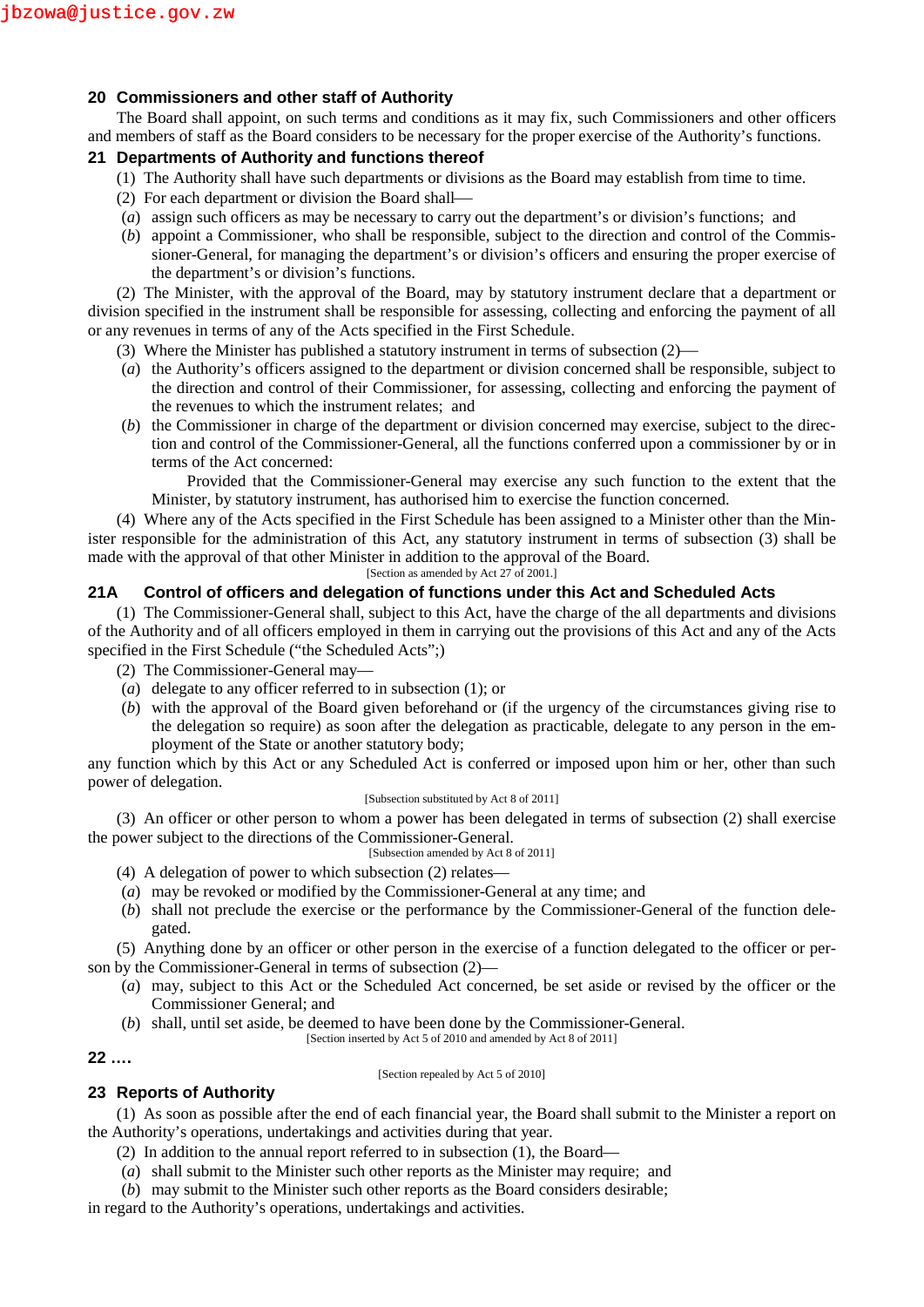- (3) The Minister—
- (*a*) shall lay the annual report referred to in subsection (1) before Parliament at the same time as he lays the Authority's statement of accounts before Parliament in terms of section *thirty-one*; and
- (*b*) may lay before Parliament a report submitted to him in terms of subsection (2)

(4) The Board shall give the Minister all information relating to the operations, undertakings and activities of the Authority that the Minister may at any time require.

### **24 Minister may require statistics and information**

The Minister may from time to time direct the Board to furnish him with such information and statistics as the Minister may require in regard to revenues and additionally, or alternatively, the activities, funds and property of the Authority, and the Board shall forthwith comply with any such direction.

### **25 Minister may give Board directions on matters of policy**

(1) Subject to subsection (2), the Minister may give the Board such directions of a general character relating to the policy which the Authority is to observe in the exercise of its functions, as the Minister considers to be requisite in the national interest.

(2) Before giving the Board a direction in terms of subsection (1), the Minister shall inform the Board, in writing, of the proposed direction and the Board shall, within thirty days or such further period as the Minister may allow, submit to the Minister, in writing, its views on the proposal and the possible effects which the proposal may have on the finances, commercial interests and other resources and functioning of the Authority.

(3) After receipt of the views of the Board submitted in terms of subsection (2), the Minister may confirm, alter or withdraw any proposed direction to the Board and, where the Minister has confirmed a direction, whether altered or not, the Board shall forthwith comply with the direction.

(4) When any direction has been received by the Board in terms of this section, the Board shall set out in the Authority's annual report the direction received by it, the views expressed by it in terms of subsection (2), and the final direction given to it in terms of subsection (3).

#### **PART III**

#### FINANCIAL PROVISIONS RELATING TO AUTHORITY

### **26 Annual budgets of Authority**

(1) On or before such date before the beginning of every financial year as the Minister may direct, the Board shall prepare and submit to the Minister for his approval a budget showing the expenditure which the Board proposes that the Authority will incur in respect of that financial year.

(2) During any financial year the Board may submit to the Minister for his approval a supplementary budget relating to expenditure which

(*a*) was not, for good reason, provided for in the annual budget; or

(*b*) was inadequately provided for in the annual budget due to unforeseen circumstances.

(3) A supplementary budget approved by the Minister shall be deemed to form part of the annual budget of the Authority for the financial year to which it relates.

(4) The Board shall furnish the Minister with such additional information in regard to any budget submitted under subsection (1) or (2) as the Minister may require.

(5) In approving any budget under this section the Minister may impose such terms and conditions as he considers to be necessary or desirable.

(6) With the approval of the Minister, the Board may vary a budget approved under this section:

Provided that no variation may be made which has the effect of increasing the total amount of expenditure provided for in the budget.

(7) The Minister may withdraw, vary or modify his approval of any budget under this section or any of the terms and conditions of such approval.

#### **27 Retention of revenue by Authority**

At the beginning of each financial year, the Minister shall cause the Authority to retain sufficient moneys from the revenue collected to meet the expenditure which the Authority proposes to incur during that financial year, as shown in the budget or supplementary budget approved by the Minister in terms of section *twenty-six* for that financial year.

### **28 Funds of Authority**

- (1) The funds of the Authority shall consist of—
- (*a*) any moneys that may be payable to the Authority from moneys appropriated for the purpose by Act of Parliament; and
- (*b*) any loans, donations and grants made to the Authority by any person or authority or by any government of any country; and
- (*c*) any other moneys that may accrue to the Authority, whether in the course of its operations or otherwise.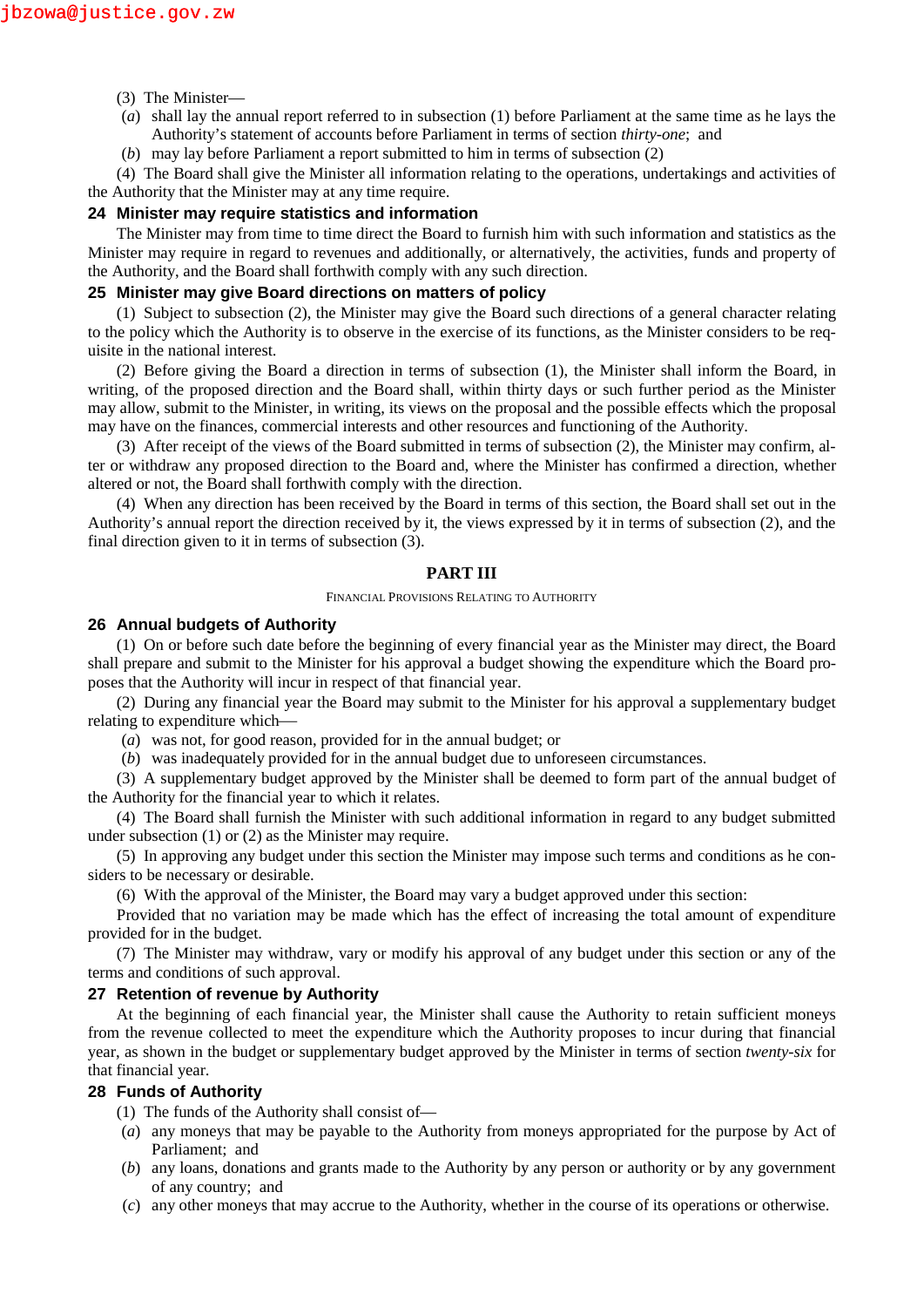(2) Subject to section *twenty-seven* and paragraph (*b*) of subsection (3) of section *thirty-four B*, revenues collected by the Authority in terms of any enactment shall be paid into the Consolidated Revenue Fund and shall not form part of the Authority's funds.

[Subsection substituted by Act 27 of 2002]

### **29 Investment of moneys not immediately required by Authority**

Moneys not immediately required by the Authority may be invested in such manner as the Board, in consultation with the Minister, may approve.

### **30 Financial year of Authority**

The financial year of the Authority shall be the period of twelve months ending on the 31st December in each year.

## **31 Accounts of Authority**

(1) The Board shall ensure that proper accounts and other records relating to such accounts are kept in respect of all the Authority's activities, funds and property, including such particular accounts and records as the Minister may direct.

(2) As soon as possible after the end of each financial year, the Board shall prepare and submit to the Minister a statement of accounts in respect of that financial year or in respect of such other period as the Minister may direct.

(3) The Minister shall lay the statement of accounts submitted to him by the Board in terms of subsection (2) before Parliament.

### **32 Audit of Authority's accounts**

(1) The accounts of the Authority shall be audited by the Comptroller and Auditor-General, who for the purpose shall have all the functions conferred on him by sections 8 and 9 of the Audit and Exchequer Act [*Chapter 22:03*] as though the assets of the Authority were public moneys and the members of the Board and employees and agents of the Authority were officers as defined in that Act.

- (2) Any member of the Board or employee or agent of the Authority who—
- (*a*) fails or refuses to provide the Comptroller and Auditor-General with any explanation or information required by him for the purpose of an audit in terms of subsection (1); or
- (*b*) hinders or obstructs the Comptroller and Auditor-General in the conduct of an audit in terms of subsection  $(1)$ ;

shall be shall be guilty of an offence and liable to a fine not exceeding one thousand dollars or to imprisonment for a period not exceeding three months or to both such fine and such imprisonment.

(3) Notwithstanding subsection (1), the Comptroller and Auditor-General may appoint a suitably qualified person to audit the accounts of the Authority and, if he does so

- (*a*) subsections (1) and (2) shall apply in respect of the person so appointed as if he were the Comptroller and Auditor-General; and
- (*b*) any expenses incurred by the person so appointed in carrying out his audit shall be met from the funds of the Authority.

### **33 Internal auditor**

Section 19 of the Audit and Exchequer Act [*Chapter 22:03*] shall apply, *mutatis mutandis*, to the appointment of an internal auditor to the Authority in all respects as if the Authority were a department of the Ministry for which the Minister is responsible.

### **PART IIIA**

EXPEDITED PROCEDURE FOR RECOVERY OF OUTSTANDING TAXES

[Part inserted by Act 3 of 2009]

## **33A Interpretation in Part IIIA**

In this Part—

"immovable property" includes Zimbabwean and foreign currency;

"provisional attachment order" means a provisional attachment order issued in terms of section 33D;

"specified Act" means any one of the Acts referred to in section 33C(1)(*a*), (*b*), (*c*) or (*d*).

### **33B Commissioner-General may delegate powers under this Part**

(1) Subject to this Act, the Commissioner-General may delegate to an officer of the Authority any of the functions conferred or imposed upon him or her by this Part.

(2) The Commissioner-General shall furnish each officer referred to in subsection (1) with a certificate signed by or on behalf of the Commissioner-General stating that he or she has been delegated to exercise all or any of the functions conferred or imposed upon the Commissioner-General by this Part.

(3) An officer referred to in subsection (1) shall, on demand by any person affected by the exercise of the officer's powers pursuant to this Part, exhibit the certificate issued to him or her in terms of subsection (2).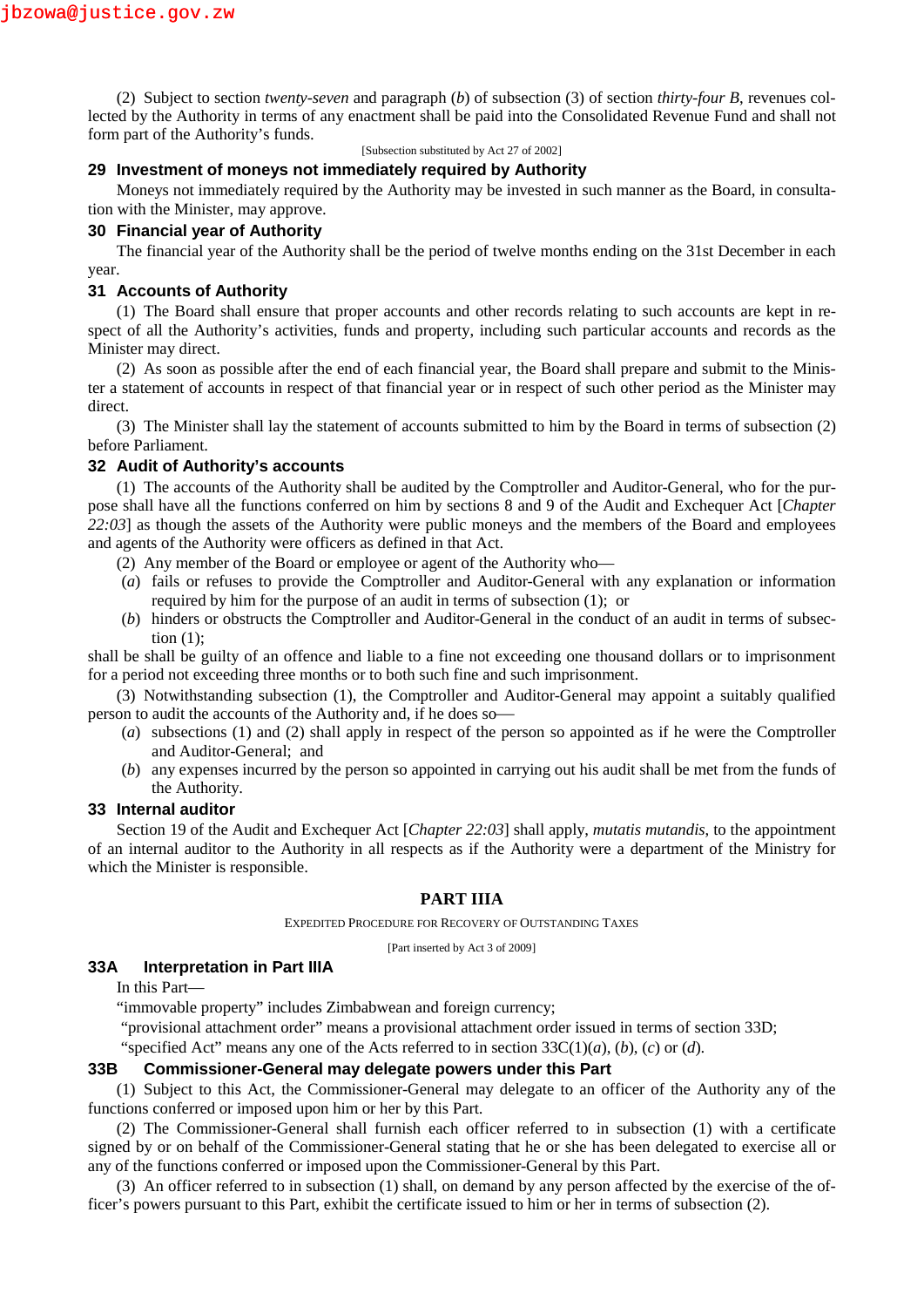# **33C When expedited procedure competent, jurisdiction of magistrates courts and period within which expedited procedure allowed**

- (1) Notwithstanding anything contained in—
- (*a*) the Capital Gains Tax Act [*Chapter 23:01*]; or
- (*b*) the Income Tax Act [*Chapter 23.06*]; or
- (*c*) the Stamp Duties Act [*Chapter 23:09*]; or
- (*d*) the Value Added Tax Act [*Chapter 23:12*] (No. 12 of 2002); or
- (*e)* the Customs and Excise Act [*Chapter 23:02*]*;*

[Paragraph inserted by Act 1 of 2014]

the Commissioner-General may recover any outstanding tax or duty, including any interest and penalty thereon, payable and outstanding in terms of those Acts, in accordance with this Part.

(2) Notwithstanding anything contained in any law relating to magistrates courts, any amount whatsoever due and payable under this Part shall be recoverable by action in the court of the magistrate having jurisdiction in respect of the person by whom such amount is payable under this Part.

(3) No action shall be taken in terms of this Part where more than six years have elapsed since the tax or duty referred to in subsection (1) became payable.

## **33D Issuance, contents and service of provisional attachment order**

- (1) In every case in which—
- (*a*) any taxpayer fails to pay any tax or duty for which he or she is liable under any specified Act within the time allowed under the specified Act; or
- (*b*) any taxpayer fails to furnish any return or information in connection with his or her liability for tax or duty under any specified Act within the time allowed under the specified Act; or
- (*c*) the Commissioner-General is not satisfied with the return or information furnished by any taxpayer under any specified Act; or
- (*d*) the Commissioner-General, notwithstanding that a taxpayer may not have been called upon to furnish any return or information under any specified Act, has reason to believe that such taxpayer is about to leave Zimbabwe;

the Commissioner-General may make an assessment of the extent of the taxpayer's liability for the tax or duty in question, either in whole or in part, together with any penalty and interest thereon calculated in accordance with the specified Act concerned, and thereupon shall serve upon the taxpayer a provisional attachment order authorising the attachment of any movable property of the taxpayer in satisfaction of the tax or duty so estimated.

(2) A provisional attachment order shall specify—

- (*a*) the name of the taxpayer liable for payment of the tax or duty and the amount of the tax or duty, together with any penalty and interest thereon, assessed under subsection (1); and
- (*b*) the circumstances, by reference to subsection  $(1)(a)$ ,  $(b)$ ,  $(c)$  or  $(d)$ , that led to the order being made; and
- (*c*) the location of the movable property subject to attachment; and
- (*d*) the magistrates court at which, and the date or any one of two or more specified dates on which, the Commissioner-General intends to confirm the order in accordance with section 33G, being a date or dates not earlier than ten days or later than twenty-one days from the date of service of the provisional attachment order.
- (3) A provisional attachment order may be served on a taxpayer in any of the following way 5—
- (*a*) by delivering it to him or her personally or to his or her duly authorised agent;
- (*b*) by delivering it to a responsible person at the taxpayer's residence or place of business or employment;
- (*c*) by sending it by registered post;
- (*d*) in the case where the taxpayer to be served is a body corporate, by delivering it to—
	- (i) a responsible person at the body corporate's registered office or place of business; or
	- (ii) a director or the secretary of the body corporate;
- (*e*) in the case where the taxpayer to be served is a partnership, by delivering it to—
	- (i) a responsible person at the partnership's office or place of business; or
	- (ii) any of the partners;
- (*f*) in the case where the taxpayer to be served is a syndicate, club, society, or other unincorporated association, by delivering it to—
	- (i) a responsible person at the association's local office or place of business; or
	- (ii) the association's chairperson, secretary or similar officer;
- (*g*) in the case where service in accordance with any of the foregoing ways is not possible for any reason, by publication by or on behalf of the Commissioner-General of a notice in the Gazette or in one or more issues of a newspaper circulating in the area in which the taxpayer concerned last resided or conducted his or her business, notifying the taxpayer of the terms of the provisional attachment order;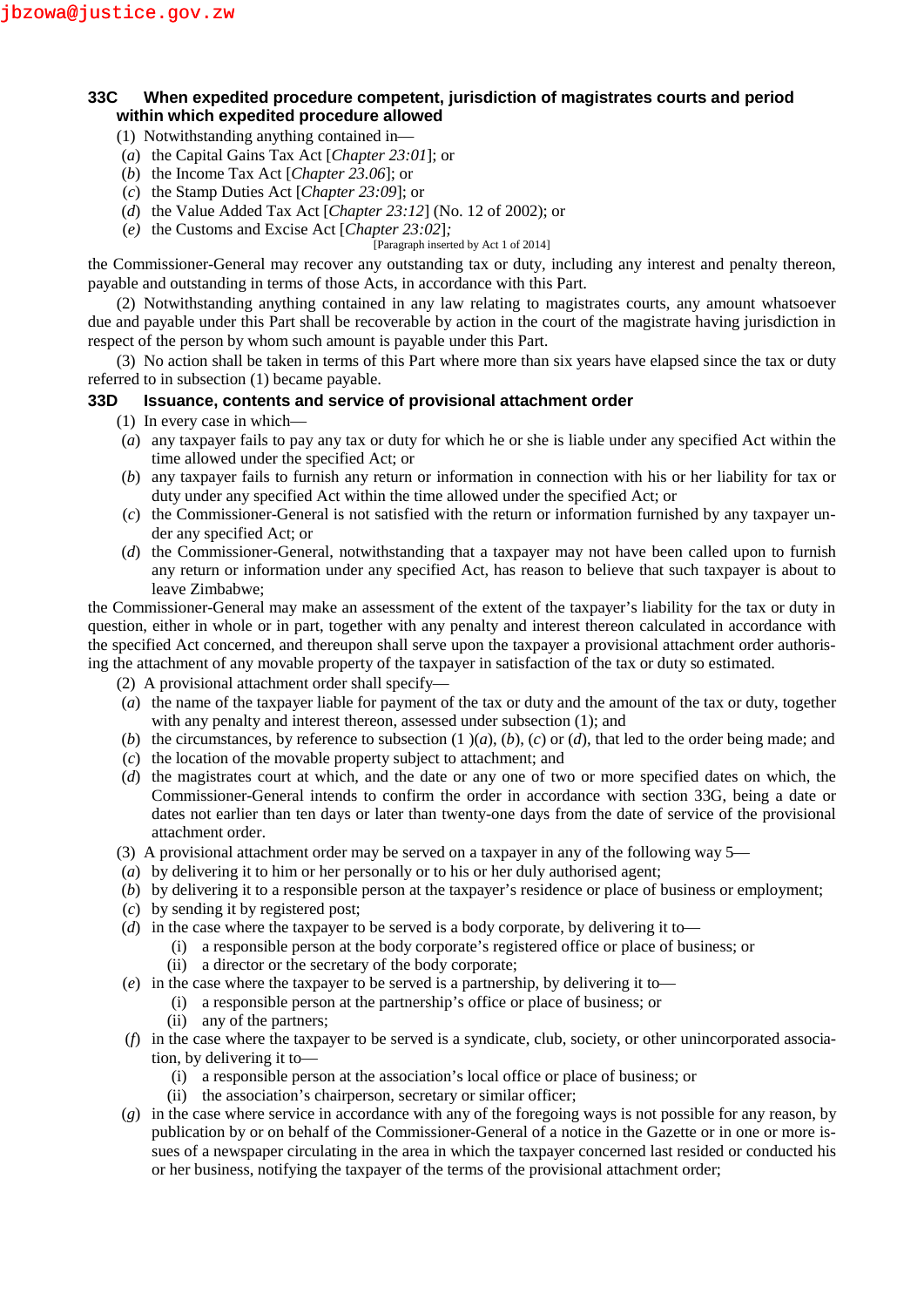and service of the order in accordance with this subsection shall constitute due notice to the taxpayer of the Commissioner-General's intention to confirm the provisional attachment order on the date or one of the dates specified therein.

### **33E Powers of Commissioner-General in relation to provisional attachment order**

(1) For the purposes of serving and executing a provisional attachment order the Commissioner-General may—

- (*a*) at any time on or after service of the order, without previous notice, but after having informed the person in charge or control of the house or premises of the purpose of his or her visit, and after exhibiting on demand proof of his or her identity (or the certificate referred to in section 33B(2) in the case of a delegated officer), enter any house or premises described in the order; and
- (*b*) require a police officer to be present while the order is being executed.

(2) The movable property subject to attachment under this section, other than perishable goods, may, pending the confirmation of the provisional attachment order in terms of section 33G, be kept for a period not exceeding twenty-one days either at the premises where the property is located or at any other place that the Commissioner- General may consider appropriate, at the cost of the taxpayer liable.

(3) In addition, the Commissioner-General, may do any or all of the following upon entering the house or premises referred to in subsection

 $(1)$ —

- (*a*) make such examination and inquiry as he or she considers appropriate;
- (*b*) question any person who is employed in or at the house or premises;
- (*c*) require any person who is employed in or at the house or premises to produce any book, account, notice, record, list or other document;
- (*d*) require from any person an explanation of any entry made in any book, account, notice, record, list or other document found upon any person or at the house or premises referred to in paragraph (*c*);
- (*e*) examine and make copies of any book, account, notice, record, list or other document;
- (*f*) take possession of any book, account, notice, record, list or other document:

Provided that such book, account, notice, record, list or other document shall be retained only so long as may be necessary for the purpose of any examination or investigation required for the purposes of this Part.

(4) Sections 178 ("Obstruction of public official") and 180 ("Deliberately supplying false information to public authority") of the Criminal Law Code applies to the obstruction of or the giving of false information to the Commissioner-General in the exercise of his or her powers under this section.

(5) A provisional attachment order may be discharged at any time before it is confirmed in terms of section 33G, if the taxpayer makes payment to the Commissioner-General of the amount of the tax or duty, together with any penalty and interest thereon, assessed in accordance with section 33D(1), in which event—

(*a*) the taxpayer shall not be liable to pay the costs of executing the provisional attachment order; and

(*b*) the Commissioner-General may agree terms for the payment of the amount of the tax or duty due by instalments, without prejudice to the Commissioner-General's right to recommence proceedings under this Part if the taxpayer fails to abide by those terms.

### **33F Where third parties claim property subject to provisional attachment order**

(1) If any claim is made to or in respect of any movable property attached pursuant to section 33E by any person ("the claimant") other than the taxpayer against whom such order is issued, the Commissioner- General shall, if he or she has reason to believe that the property in question was disposed of to the claimant with the intention of securing that property against attachment in terms of this Part, serve on the claimant a copy of the provisional attachment order relating to the taxpayer, and this Part shall apply to the claimant as if the claimant is joined in the proceedings against the taxpayer under this Part.

(2) For the avoidance of doubt it is declared that section 70 of the Magistrates Court Act [*Chapter 7:10*] does not apply to a claim referred to in subsection (1).

### **33G Confirmation of provisional attachment order**

(1) No later than twenty-one days after the service of a provisional attachment order, the order shall be confirmed as a final attachment order by application in chambers made by or on behalf of the Commissioner General to a magistrate referred to in section 33C(2).

- (2) For the avoidance of doubt it is declared that a magistrate may—
- (*a*) confirm a provisional attachment order; and
- (*b*) where a person other than the taxpayer lays claim to the attached property in terms of Section 33F, adjudicate upon the claim;

in the absence of the taxpayer or claimant concerned if the taxpayer or claimant has been duly served or notified in terms of section 33D(3) or 33F(1), as the case may be.

(3) There shall be submitted together with the application referred to in subsection(*l*)—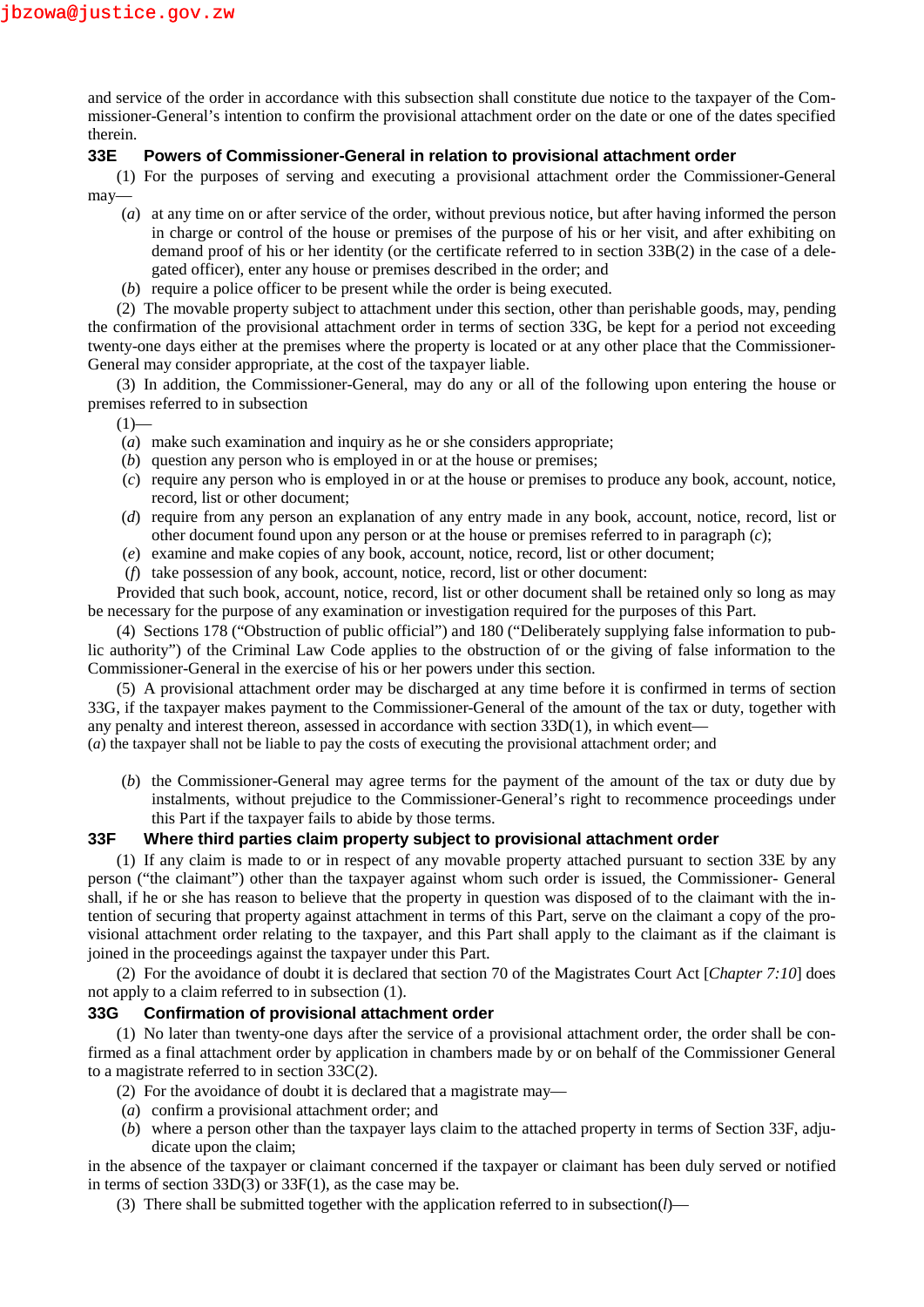- (*a*) a copy of the provisional attachment order relating to the taxpayer who is the subject of the application; and
- (*b*) where a person other then the taxpayer lays claim to the attached property in terms of section 33F, written particulars identifying that person and disclosing sufficient facts concerning the claim to enable the magistrate to adjudicate upon the claim; and
- (*c*) an affidavit by or on behalf of the Commissioner-General that the taxpayer who is the subject of the application, and where applicable, any claimant referred to in paragraph (*b*) has been served or notified in accordance with section 33D(3) or 33F(1), as the case may be; and
- (*d*) written proof of any costs incurred by the Commissioner- General in serving and executing the provisional attachment order and storing or safeguarding the attached property.

(4) In an application under this section for a final attachment order, the onus shall be on the taxpayer concerned to prove any of the following—

- (*a*) that he or she is not liable for the tax or duty,
- (*b*) that the assessment of the amount of the tax or duty, together with any interest thereon, is incorrect;
- (*c*) that the Commissioner-General's bill for the costs incurred by him or her the in serving and executing the provisional attachment order under subsection (3)(*d*) is incorrect.

(5) Upon considering an application under this section for a final attachment order, and the representations, if any, made by the taxpayer concerned or any claimant referred to in subsection  $(3)(b)$ , the magistrate—

- (*a*) may—
	- (i) confirm the provisional attachment order as a final attachment order and make any award of costs in favour of the Commissioner-General; or
	- (ii) to the extent that the taxpayer concerned has discharged the onus referred to in subsection (4)—
		- A. confirm the provisional attachment order subject to any conditions or alterations directed by the magistrate; or
			- B. decline to confirm the provisional attachment order as a final attachment order;
- (*b*) shall, where a person other then the taxpayer lays claim to the attached property in terms of section 33F, adjudicate upon the claim and make such order between the parties in respect thereof and of the costs of the proceedings as to the magistrate seems just and lawful.

(6) A decision by a magistrate not to confirm a provisional attachment order or to confirm it subject to conditions or alterations shall not prevent the Commissioner-General from making a fresh application in terms of this subsection within twenty-one days on the basis of new evidence obtained since the original application, or to correct any mistake in the original application.

(7) Where the Commissioner-General notifies the magistrate of his or her intention to make a fresh application in terms of subsection (6), the magistrate shall not order the release of any property subject to the provisional attachment order until the determination of the fresh application.

(8) A fresh application in terms of subsection (6) shall simply state the new evidence obtained since the original application or specify the correction made to the original application and shall be—

- (*a*) served on the taxpayer concerned and (if necessary) any claimant referred to in subsection  $(3)(b)$  in any of the ways specified in terms of section 33D(3); and
- (*b*) submitted to the same magistrates court as that in which the original application was made on a date or any one of two or more dates specified in the fresh application;

and subsections (1) to (5) shall apply to such fresh application with such changes as may be necessary.

# **33H Sale in execution of attached property**

(1) Not earlier than three days or more than fourteen days after the confirmation of a provisional attachment order in terms of section 33G, the Commissioner-General shall, subject to this section, cause the attached property to be sold by public auction:

Provided that the Commissioner-General shall give the taxpayer concerned not less than forty-eight hours written notice (served in any of the ways specified in terms of section 33D(3)) of the date and place of the auction, within which period the final attachment order may be discharged if the taxpayer makes payment to the Commissioner-General of the amount of the tax or duty, together with any penalty and interest thereon, that is due, in which event the Commissioner-General may—

- (i) in his or her sole discretion, waive the whole or any part of the costs awarded in his or her favour by the final attachment order; and
- (ii) agree terms for the payment of the amount of the tax or duty due by instalments, without prejudice to the Commissioner-General's right to recommence proceedings under this Part if the taxpayer fails to abide by those terms.

(2) The offer for sale by public auction shall be subject to a reserve sufficient to cover the tax or duty, together with any interest thereon, and the expenses incurred in connection with the sale:

Provided that—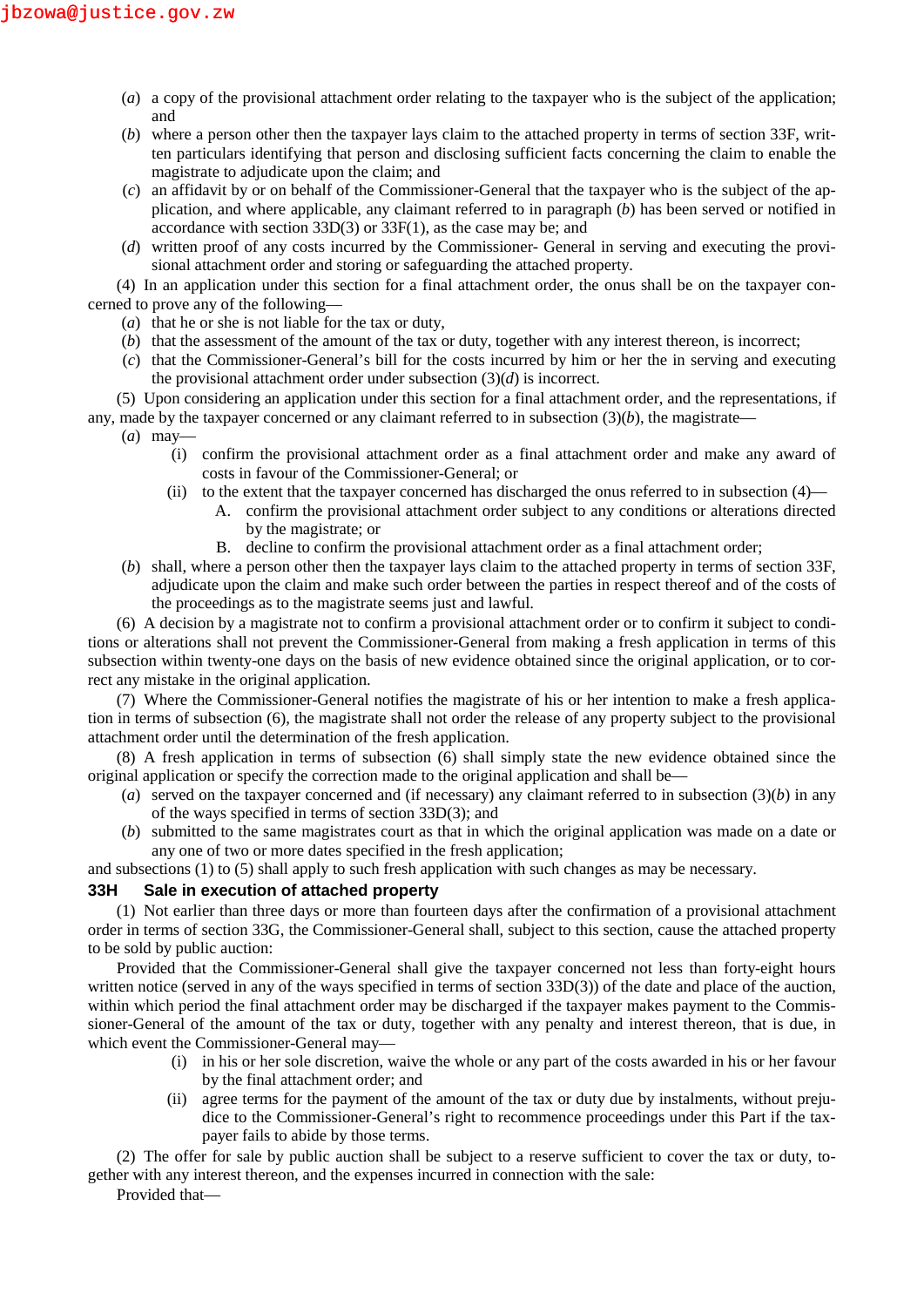- (i) the Commissioner-General may by direction accept such bid below the reserve as he or she deems adequate;
- (ii) if the property is not sold at such sale it may, by direction of the Commissioner-General, be sold out of hand or appropriated to the State without compensation.
- (3) The proceeds of any sale in terms of this section shall be applied in payment of—
- (*a*) the expenses incurred in connection with the sale; and
- (*b*) the tax or duty due, together with any penalty and interest thereon; and

(*c*) the costs awarded in favour of the Commissioner-General by the final attachment order; in that order.

(4) Any balance remaining after the proceeds of any sale have been applied in terms of subsection (3) shall, be paid to the taxpayer.

## **33I Exemption from liability for Commissioner-General and delegated officers**

No liability shall attach to the Commissioner-General or to any officer referred to in section 33B for any loss or damage sustained by any person as a result of the *bona fide* exercise or performance of any function which by or in terms of this Part is conferred or imposed upon the Commissioner-General:

Provided that this section shall not be construed so as to prevent any taxpayer or claimant referred to in section 33F from recovering compensation for any loss or damage sustained by him or her which was caused by gross negligence.

[Part IIIA sections 33A – 33I inserted by Act 3 of 2009]

## **PART IV**

GENERAL

### **34 Investigation into affairs of Authority**

(1) The Minister may at any time cause an investigation to be made into the affairs of the Authority by one or more persons appointed by him in writing.

(2) Any person appointed in terms of subsection (1) shall have the same powers as are conferred upon a commissioner by the Commissions of Inquiry Act [*Chapter 10:07*], other than the power to order a person to be detained in custody, and sections 9 to 13 and 15 to 18 of that Act shall apply, *mutatis mutandis*, in relation to an investigation made in terms of subsection (1) and to any person summoned to give or giving evidence at that investigation.

## **34A Preservation of secrecy**

- (1) Any person who
- (*a*) is employed in carrying out the provisions of this Act; or
- (*b*) is authorised to receive payment of any revenues in terms of any of the Acts specified in the First Schedule; or
- (*c*) examines records under the control or in the custody of the Commissioner-General in terms of the laws relating to the collection and safe custody of public moneys and the audit of public accounts;

shall, subject to subsections (2) and (3), keep secret, and aid in keeping secret, all information coming to their knowledge in the exercise of their functions.

(2) No person referred to in subsection (1) shall, except in the exercise of his functions under this Act or unless he is required to do so by order of a competent court

- (*a*) communicate information coming to his knowledge in the exercise of his functions to any person who is not
	- (i) the taxpayer or other person to whom the information relates or by whom the information was furnished; or
	- (ii) the lawful representative of the taxpayer or other person to whom the information was furnished; or
	- (iii) a person to whom the provisions of the laws referred to in paragraphs (*a*) and (*b*) of subsection (1) require the information to be communicated;

or

(*b*) allow any person who is not person referred to in subparagraph (i), (ii) or (iii) of paragraph (*a*) to have access to any record under the control or in the custody of the Commissioner-General which contains information referred to in that subparagraph.

(3) The Commissioner-General shall, if he is required or authorised, as the case the case may be, to do so by the Minister or the Board

- (*a*) inform the Minister or the Board of the total amount of taxable income which according to the records under the control or in the custody of the Commissioner-General accrued during such periods to such classes of persons from such sources as the Minister or the Board may specify;
- (*b*) disclose such information for such statistical purposes as he considers to be desirable;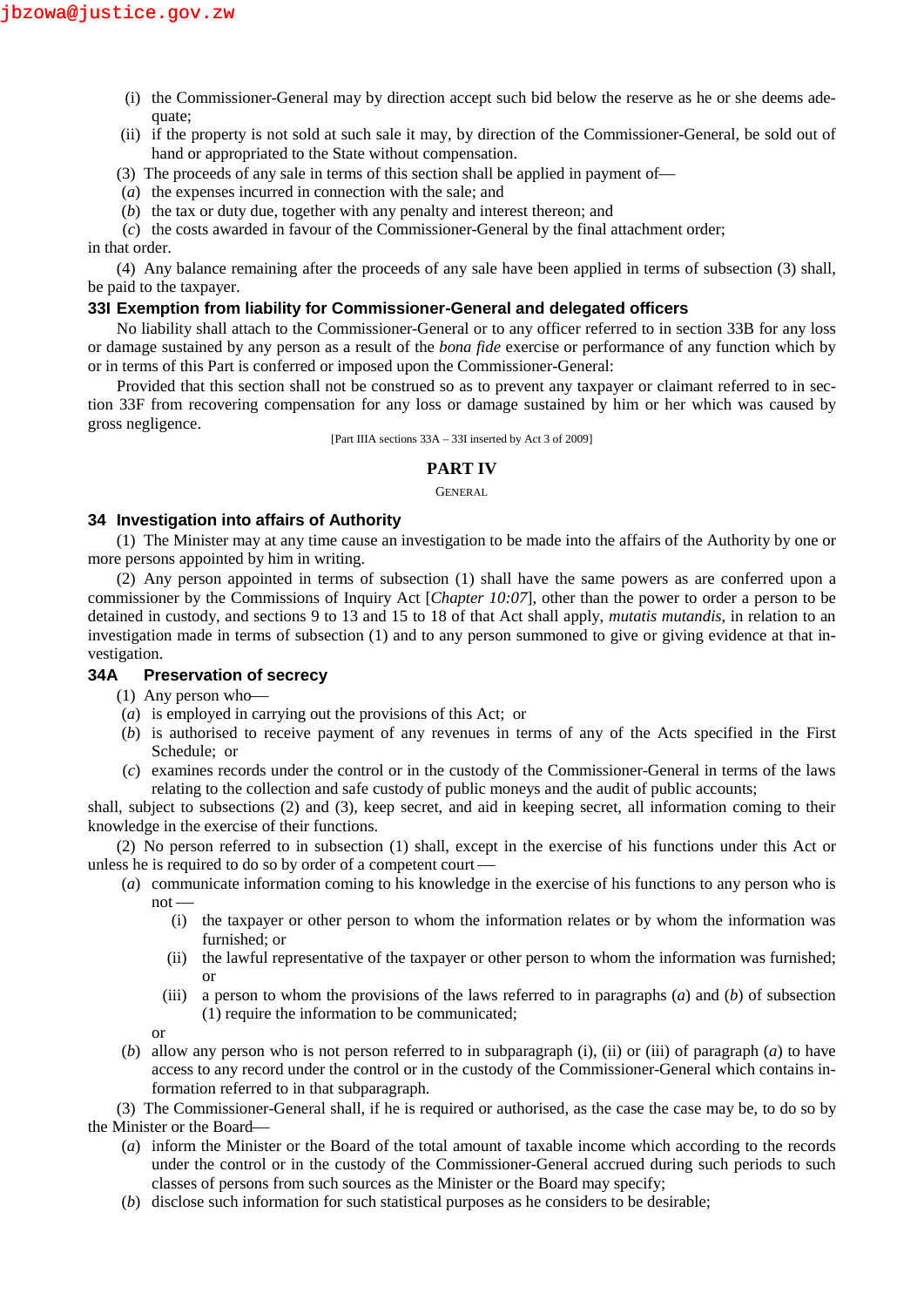- (*c*) disclose such information as is required and to the extent that is necessary in order to give effect to any obligation of Zimbabwe in terms of any international convention, treaty or agreement.
- (4) The Commissioner-General may—
- (*a*) in the exercise of his functions under the Income Tax Act [*Chapter 23:06*], use any information coming to his knowledge in the exercise of his functions under the Capital Gains Tax Act [*Chapter 23:01*];
- (*b*) in the exercise of his functions under the Capital Gains Tax Act [*Chapter 23:01*], use any information coming to his knowledge in the exercise of his functions under the Income Tax Act [*Chapter 23:06*].

(5) All persons referred to in subsection (1) shall, before commencing to exercise the functions conferred or imposed upon them by the laws referred to in paragraphs (*a*) and (*b*) of that subsection, take and subscribe before a magistrate, justice of the peace or commissioner of oaths the prescribed oath of secrecy.

(6) Every person who, in contravention of this section or the true intent of the oath of secrecy taken by him and without lawful excuse, reveals to any person whomsoever any matter or thing which has come to his knowledge in the course of his official duties, or suffers or permits any person to have access to any records in the possession or custody of the Commissioner, shall be guilty of an offence and liable to imprisonment for a period not exceeding two years.

(7) Any person who acts in the execution of his office before he has taken the oath prescribed in terms of this section shall be guilty of an offence and liable to a fine not exceeding ten thousand dollars.

[Section inserted by Act 27 of 2001]

## **34B Reward for information**

(1) In this section

- "near relative" means—
	- (*a*) a lineal ascendant of an individual, including a step-father or step-mother; or
	- (*b*) a child or a lineal descendant of an individual other than a child; or
	- (*c*) a brother, half-brother, step-brother, sister, half-sister, step-sister, uncle, aunt, nephew or niece of an individual; or
	- (*d*) the adopter or adopters of an individual; or
	- (*e*) the spouse of a relative of an individual referred to in paragraphs (*a*) to (*d*).

(2) The Commissioner-General may, with the approval of the Minister, award to any person, not being an employee of the Authority or a near relative of an employee of the Authority, a monetary reward for information provided or any measure taken which results in detection of smuggling or any other offence against any of the Acts specified in the First Schedule, and the recovery of revenue which would otherwise have been lost.

- (3) Any amount to be awarded in terms of subsection (1)
- (*a*) shall be at the rate of ten *per centum* of the revenue or fine recovered; and
- (*b*) may be deducted from the revenue recovered and paid to the person referred to in subsection (2). [Section inserted by Act 27 of 2001]

## **34C Tax clearance certificates**

(1) At the request of a person liable to pay any tax under the Income Tax Act [*Chapter 23:06*] or any of the Acts specified in the First Schedule ("the Scheduled Acts") the Commissioner-General shall, if such person is entitled to such a certificate in terms of any of those Acts, issue to him or her a certificate (called a "tax clearance certificate") signed by or on behalf of the Commissioner-General to any effect as follows, namely that the person—

- (*a*) has furnished a return under section 37 of the Income Tax Act [*Chapter 23:06*] for the last year of assessment for which such a return is due; or
- (*b*) has made arrangements satisfactory to the Commissioner-General for the furnishing of a return referred to in paragraph (*a*) or
- (*c*) has paid the appropriate presumptive tax in terms of the Twenty-Sixth Schedule to the Income Tax Act [*Chapter 23:06*] on the last date or occasion on which such tax was due before the certificate is presented for any purpose under that Act, or has made arrangements satisfactory to the Commissioner- General for the payment of such tax; or
- (*d*) in the case of new or proposed company or private business corporation, has appointed a public officer of the company or private business corporation in accordance with section 61 of the Income Tax Act [*Chapter 23:06*]; or
- (*e*) has furnished any return required to be furnished under any of the Scheduled Acts on the last date or occasion on which such return was due before the certificate is presented for any purpose under those Acts, or has made arrangements satisfactory to the Commissioner-General for the furnishing of such a return; or
- (*f*) has paid the appropriate tax in terms of any of the Scheduled Acts on the last date or occasion on which such tax was due before the certificate is presented for any purpose under those Acts, or has made arrangements satisfactory to the Commissioner-General for the payment of such tax.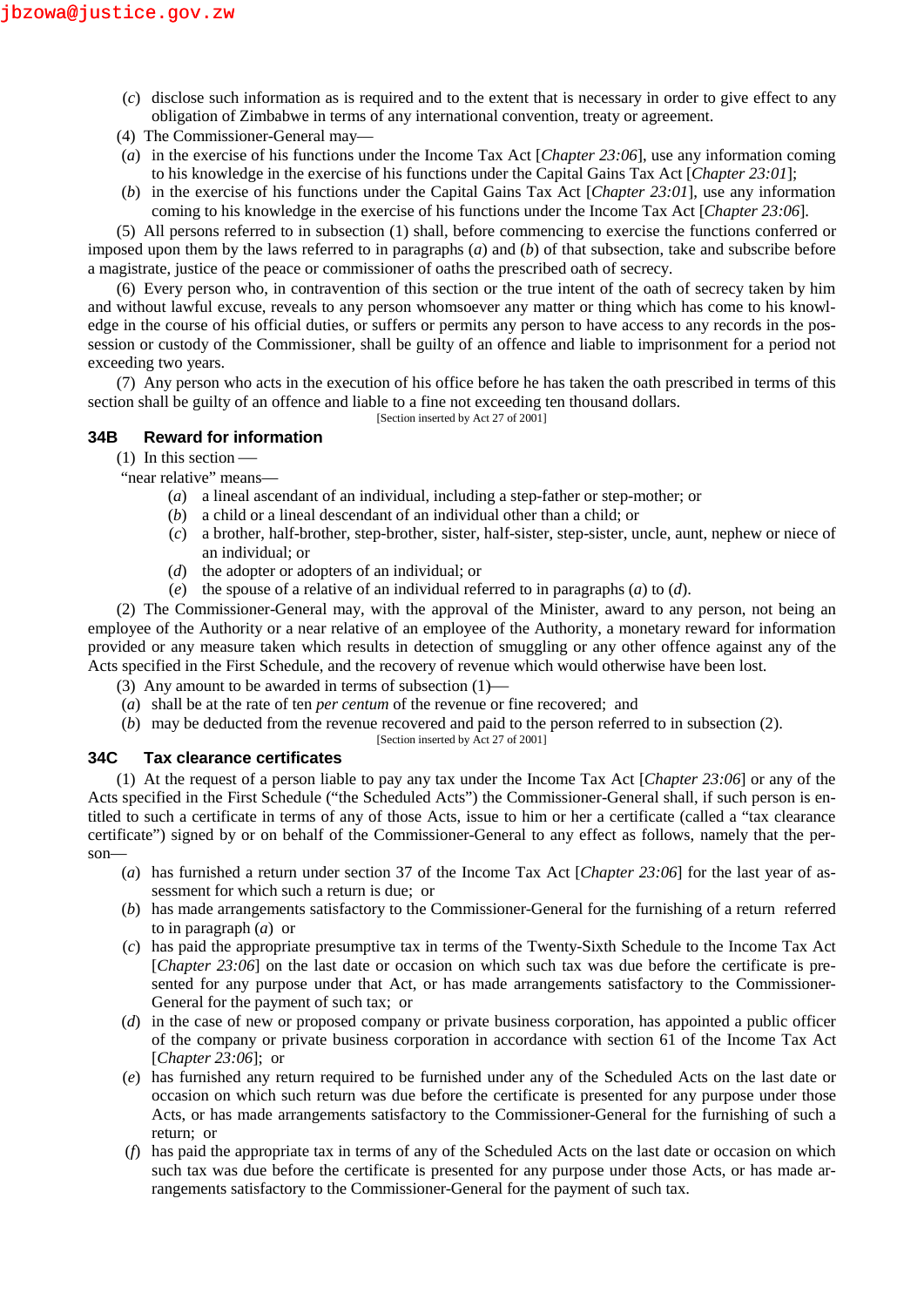(2) The Commissioner-General may make the issuance of any tax clearance certificate in terms of subsection (1) conditional on the payment of any tax arrears that may be due from the person who requests that certificate, notwithstanding that such person has furnished any return required to be furnished under section 37 of the Income Tax Act [*Chapter 23:06*] or under any of the Scheduled Acts for the period in respect of which the certificate is requested.

(3) No fee shall be charged for the issuance of a tax clearance certificate except the prescribed fee for a duplicate tax clearance certificate or the replacement of a lost or destroyed tax clearance certificate.

[Section inserted by Act 2 of 2005]

### **34D Advance tax rulings.**

The Commissioner-General may, in accordance with the Fourth Schedule, make an advance tax ruling on any provision of any of the Acts specified in the First Schedule, whether on his or her own initiative or any application by any person interested in a transaction that is or may be liable to tax.

[Section inserted by Act 3 of 2009]

### **34E Offence by officers of Authority**

Any officer of the Authority who, being a person appointed for the due administration of, or in connection with the assessment and collection of any revenues levied under, this Act or any of the Acts specified in the First Schedule—

- (*a*) demands from any person an amount in excess of the authorised assessment of the revenue in question; or
- (*b*) withholds for his or her own use or otherwise any portion of the amount of revenue collected; or
- (c) renders a false return whether verbally or in writing of the amounts of revenue collected or received by him or her; or
- (*d*) defrauds any person, embezzles any money or otherwise uses his or her position so as to deal wrongfully either with the Authority, the Commissioner or any other individual; or
- (*e*) not being authorised under this Act or any of the Acts specified in the First Schedule to do so, collects or attempts to collect tax under any such Act; or
- (*f*) delays without justifiable cause to discharge his or her duties to assess or collect any revenues owed by any member of the public, or to discharge any service he or she is required to render to any member of the public under this Act or any of the Acts specified in the First Schedule;

commits an offence and shall be liable on conviction to a fine not exceeding level ten or to imprisonment not exceeding two years, or both.

#### [Section inserted by Act 10 of 2009]

#### **34F Powers of Commissioner-General and officers of the Authority**

(1) The powers conferred by this section on Commissioner-General and on officers of the Authority shall be in addition to, and not derogate from, any specific power conferred on the Commissioner-General and on officers of the Authority by any of the Acts specified in the First Schedule (hereinafter referred to as the "Scheduled Acts") or the Finance Act.

(2) For the purpose of obtaining full information in respect of any person's liability to tax under a Scheduled Act or the Finance Act or any matter relating to the collection of such tax, the Commissioner-General may require any person to produce for examination by the Commissioner-General, or by any officer of the Authority appointed by him or her for that purpose, at such time and place and as may be appointed by the Commissioner-General for that purpose, any deeds, plans, instruments, books, records, accounts, trade lists, stock lists or documents which the Commissioner-General may consider necessary for the purposes of the Scheduled Act in question or the Finance Act.

(3) Any deeds, plans, instruments, books, records, accounts, trade lists, stock lists or documents which in terms of subsection (2) are produced to the Commissioner-General, or to any officer of the Authority appointed by him or her, may be retained by the Commissioner or such officer for as long as they may be reasonably required for any assessment or for any criminal or other proceedings under the Scheduled Act in question or the Finance Act.

(4) Any person who, in terms of subsection (2), produces any deed, plan, instrument, book, record, account, trade list, stock list or document which is not a ledger, cash-book, journal, paid cheque, bank statement, deposit slip, stock sheet, invoice or other book of account required by any Scheduled Act or the Finance Act to be kept and retained by a person, may be allowed by the Commissioner-General any reasonable expenses necessarily incurred in producing it or obtaining and producing a copy of it.

(5) The Commissioner-General may, by reasonable notice in writing, require any person liable to tax under a Scheduled Act or the Finance Act, whether on his or her own behalf or as the representative of any person, or any person whom the Commissioner-General may consider able to furnish information, to attend at a time and place to be named by the Commissioner-General for the purpose of being examined on oath or otherwise, at the discretion of the Commissioner-General, respecting the liability to tax or any matter relating to the collection of tax of any such person, or any transactions or any matters affecting the same, or any of them or any part thereof. Any person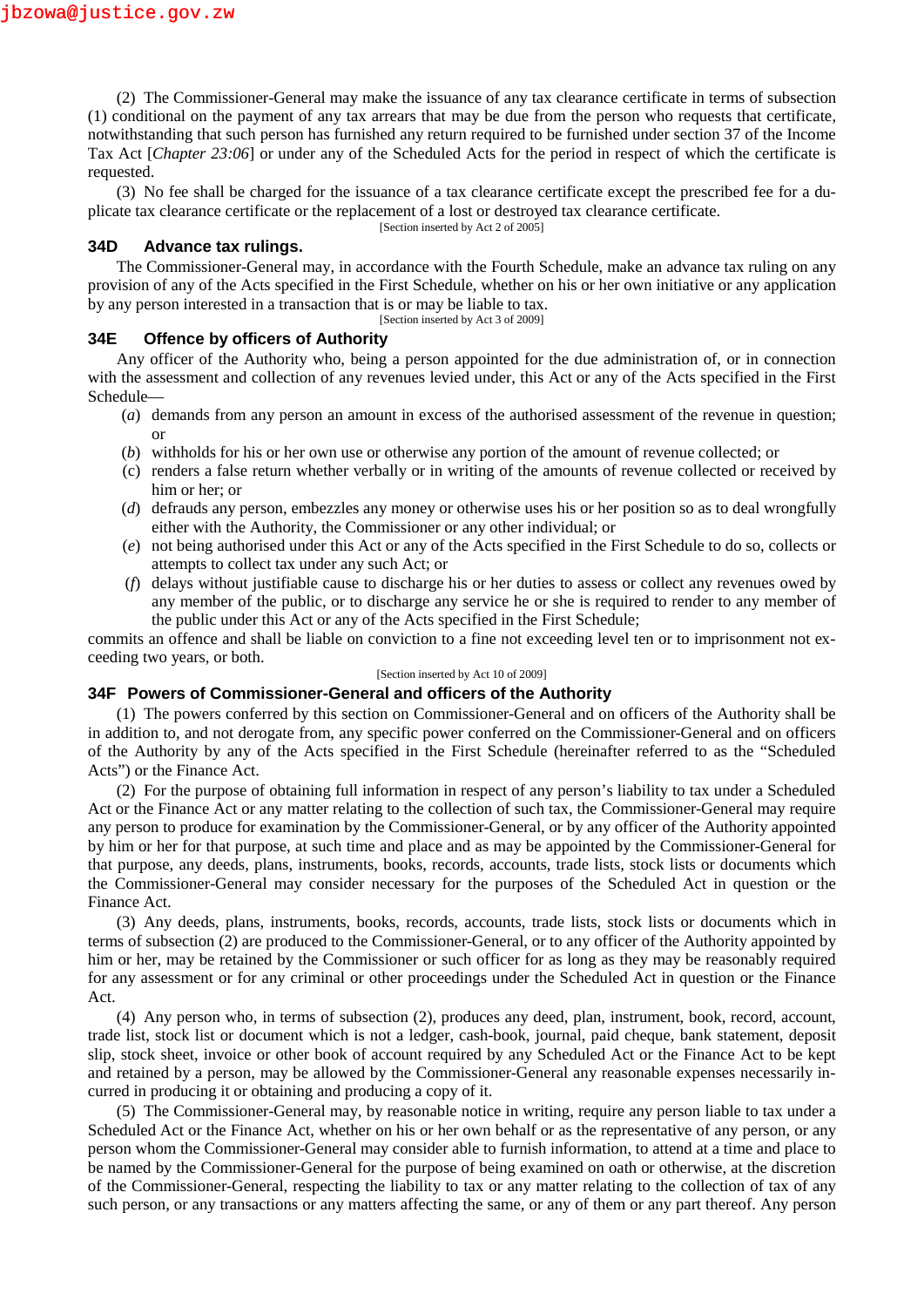so attending max' be allowed by the Commissioner-General any reasonable expenses necessarily incurred by such person in so attending.

(6) Where any statement has been made by any person as a result of his or her being examined on oath under subsection (5), such statement shall be recorded in writing and shall be read over to or by the person making it, who, after making such corrections therein as he or she may think necessary, may sign it.

(7) Any person required to attend in terms of subsection (5) shall be entitled to be accompanied by a legal practitioner, accountant or other adviser, and any person making a statement in terms of subsections (5) and (6) shall be furnished with a copy thereof.

(8) If any officer of the Authority engaged in carrying out the provisions of a Scheduled Act or the Finance Act who has, in relation to the affairs of a particular person, been authorised thereto by the Commissioner-General in writing or by electronic, satisfies a magistrate by statement made on oath that there are reasonable grounds for suspecting that such person has committed an offence under the Scheduled Act in question or the Finance Act, the magistrate may by warrant authorize such officer and any other officers designated by the Commissioner-General to exercise the following powers—

- (*a*) without previous notice, at any reasonable time during the day enter any premises whatsoever and on such premises search for any moneys, valuables, deeds, plans, instruments, books, records, accounts, trade lists, stock lists or documents;
- (*b*) in carrying out any such search, open or cause to he removed and opened any article in which he or she suspects any moneys, valuables, deeds, plans, instruments, books, records, accounts, trade lists, stock lists or documents to be contained;
- (*c*) seize any such deeds, plans, instruments, books, records, accounts, trade lists, stock lists or documents as in his or her opinion may afford evidence which may be material to assessing the liability of any person for any tax;
- (*d*) retain any such deeds, plans, instruments, books, records, accounts, trade lists, stock lists or documents for as long as they may be reasonably required for any assessment or for any criminal or other proceedings under a Scheduled Act or the Finance Act.

(9) Any officer of the Authority engaged in carrying out the provisions of this section may, if he or she has reasonable grounds for believing that it is necessary to do so for the enforcement of any tax payable under a Scheduled Act or the Finance Act—

- (*a*) at any reasonable time during the day enter any business premises;
- (*b*) require any person to produce for its inspection any—
	- (i) book, record, statement, account, trade list, stock list or other document; or
	- (ii) file, schedule, working paper or calculation relating to the determination of a taxpayer's income, expenses or liability for tax;
- (*c*) require any person to prepare and additionally, or alternatively, to produce for inspection a print-out or other reproduction of any information stored in a computer or other information retrieval system;
- (*d*) take possession of any document or other thing referred to in paragraph b) or (*c*) for so long as may be necessary for the purpose of any examination, investigation, trial or inquiry;
- (*e*) require any person reasonably suspected of having committed an offence under a Scheduled Act or the Finance Act or any person who may be able to supply information in connection with a suspected offence to give his or her name and address.

(10) In addition, officers of the Authority authorised in writing by the Commissioner-General are hereby authorised, at any time, to enter upon any mining location in Zimbabwe, including premises (other than dwelling houses) or working places situated thereon for the purpose of—

- (*a*) inspecting such location, premises or working places and examining prospecting or mining operations or the treatment of minerals being performed or carried out thereon;
- (*b*) taking soil samples or specimens of rocks, ores, concentrates, tailing, or minerals situated upon that area, premises or working places for the purpose of examination or assay;
- (*c*) examining and making copies of or taking extracts from books, accounts, vouchers, documents, maps, drilling logs or records of any kind;
- (*d*) examining security systems at mining locations;
- (*e*) generally, securing that any royal ties or taxes payable under any of the Scheduled Acts or the Finance Act in relation to the minerals mined at the mining location in question are paid and collected.
- (11) Any officer of the Authority authorized in accordance with—
- (*a*) subsection (8), when exercising any power under that subsection, shall on demand produce the warrant issued to him or her thereunder; or
- (*b*) subsection (9), when exercising any power under that subsection, shall on demand produce proof that he or she is an officer of the Authority; or
- (*c*) subsection (10), when exercising any power under that subsection, shall on demand produce proof that he or she has been authorised in writing by the Commissioner-General to exercise such powers.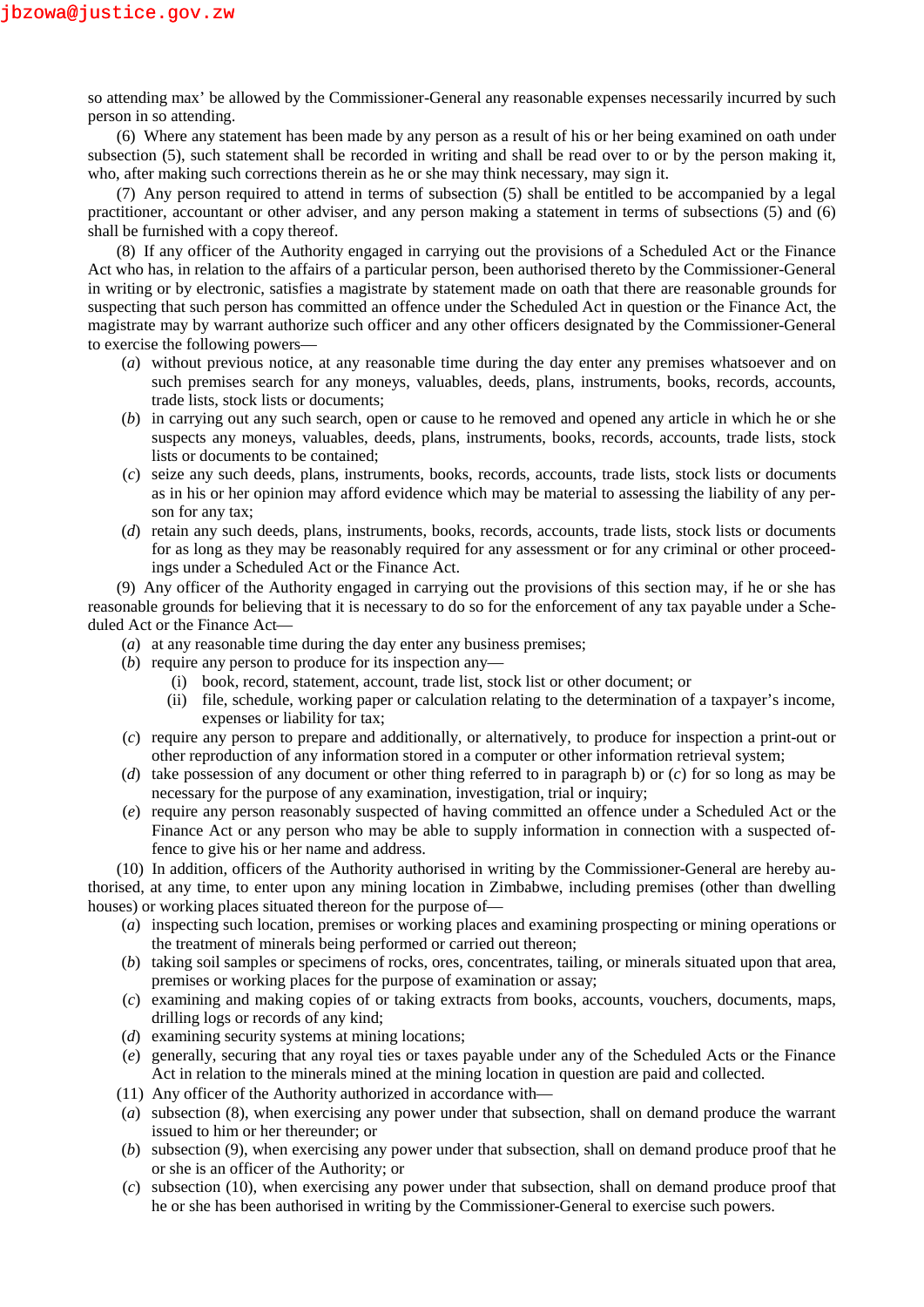(12) Any person in whose deeds, plans, instruments, books, records, accounts, trade lists, stock lists or documents have been retained in terms of subsection (3) or which have been seized or taken in terms of subsection (8), (9) or (10) shall be entitled to examine and make extracts from them during office hours or such further hours as the Commissioner- General may in his or her discretion allow and under such supervision as the Commissioner may determine.

(13) The Commissioner-General is hereby empowered to administer oaths to persons examined in terms of this section. Any person who, after having been duly sworn, wilfully makes a false statement to the Commissioner-General on any matter relevant to the inquiry, knowing such statement to be false or not knowing or believing it to be true, shall be guilty of an offence and liable to a fine not exceeding level seven or to imprisonment for a period not exceeding two years or to both such fine and such imprisonment.

- (14) Any person who—
- (*a*) falsely holds himself or herself out to be an officer of the Authority carrying out the provisions of this section or of a Scheduled Act or the Finance Act; or
- (*b*) hinders, obstructs or assaults an officer of the Authority in the exercise of his or her functions in terms of this section or a Scheduled Act or the Finance Act; or
- (*c*) wilfully fails to comply with any lawful demand made by an officer of the Authority in the exercise of his or her functions in terms this section or a Scheduled Act or the Finance Act;

shall be guilty of an offence and liable to a fine not exceeding level seven or to imprisonment for a period not exceeding six months or to both such fine and such imprisonment.

(15) In this section—

- "mining location" means a mining location that is registered or required to be registered in terms of the Mines and Minerals Act [*Chapter 21:05*]*;*
- "tax" includes any royalty payable in respect of precious metals, precious stones or other minerals in terms of the Finance Act.

[Section inserted by Act 4 of 2012]

### **35 Regulations**

(1) The Minister, after consultation with the Board, may make regulations providing for all matters which in terms of this Act are required or permitted to be prescribed or which, in his opinion, are necessary or convenient to be prescribed for carrying out or giving effect to this Act.

- (2) Regulations made under subsection (1) may prescribe—
- (*a*) for any contraventions thereof criminal penalties not exceeding a fine of level fourteen or imprisonment for a period of five years or both such fine and such imprisonment;
- (*b*) civil penalties leviable by the Authority of not more than thirty United States dollars for each day during which any person liable to make a return of tax required to be made under the Income Tax Act [*Chapter 23:06*], the Capital Gains Tax [*Chapter 23:01*] or the Value Added Tax Act [*Chapter 23:12*] fails to make such a return, or submits such return after the due date, which penalty shall not continue to be levied beyond the one hundred and eighty-first day calculated from the first day on which such return is due:

Provided that the Authority shall have power to waive the payment or refund the whole or part of any penalty prescribed under this paragraph if it is satisfied that the contravention was not wilful, or not due to the want of reasonable care.

(3) A civil penalty prescribed under subsection  $(2)(b)$  shall constitute a del)t due to the Authority by the person against whom it is levied, and shall, at any time after it becomes due, be recoverable in a court of competent jurisdiction by proceedings in the name of the Authority.

(4) For the avoidance of doubt it is declared that payment by any person of any penalty referred to in subsection (2)(*b*) shall not relieve such person of any criminal liability incurred through his or her failure to make a return of tax in terms of the Income Tax Act [*Chapter 23:06*] or the Value Added Tax Act [*Chapter 23:12*], nor shall the fact of any criminal liability having been imposed upon him or her relieve him or her from any obligation to pay any penalty referred to in subsection (2)(*b*).

[Subsections 2 - 4 inserted by Act 5 of 2010]

#### **PART V**

AMENDMENTS, TRANSITIONAL PROVISIONS AND SAVINGS

### **36 Amendment of Acts**

The Act specified in each Part of the Third Schedule is amended to the extent set out in that Part.

#### **37 Transfer of certain assets, obligations, etc., of State to Authority**

(1) In this section

"fixed date" means the date fixed in terms of subsection (2) of section *one* as the date on which this Act comes into operation;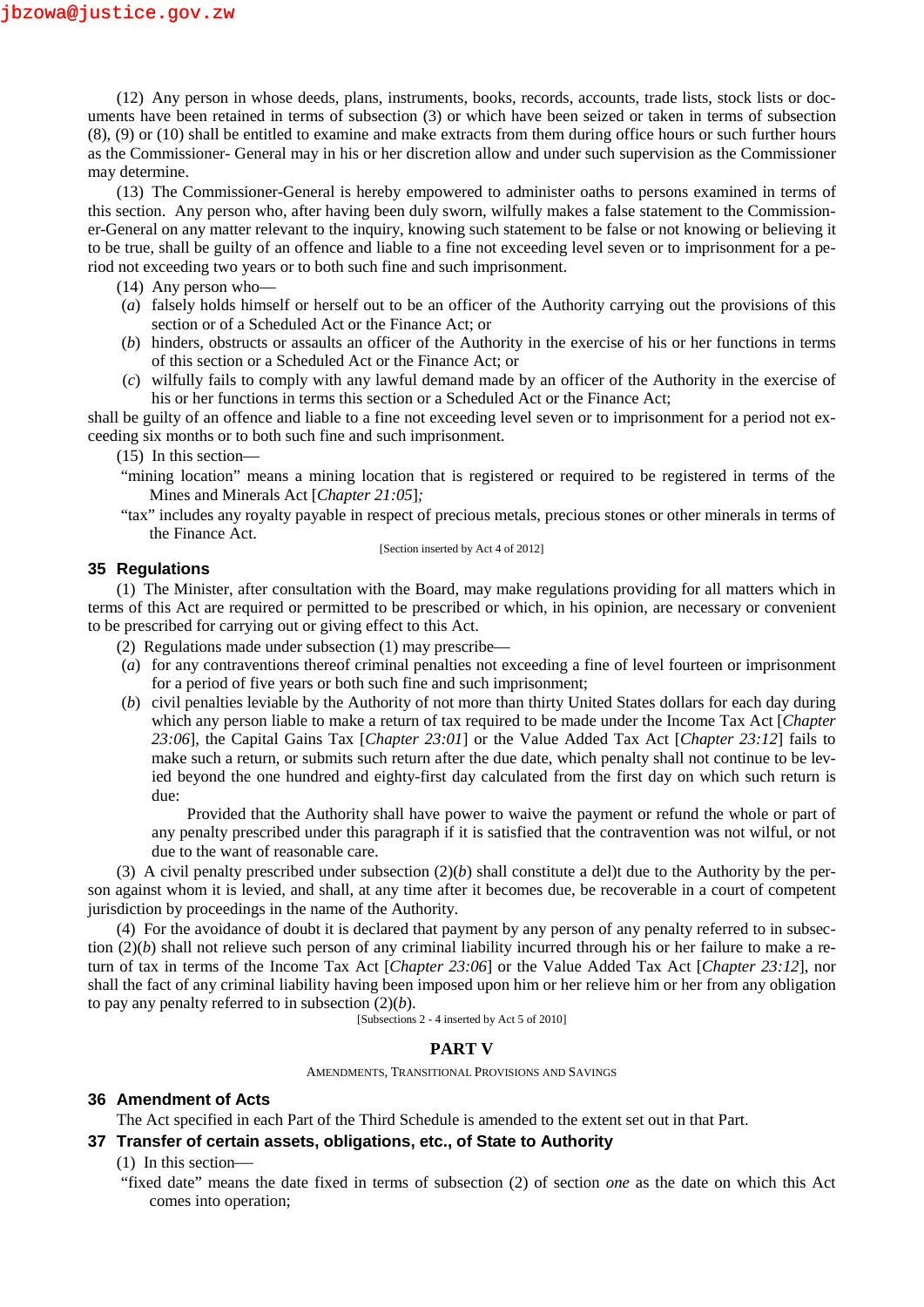"transfer date", in relation to any property, right, liability or obligation which is transferred to the Authority in terms of this section, means the date with effect from which it is so transferred.

- (2) The assets and rights of the State which
- (*a*) before the fixed date, were used or otherwise connected with the functions of the Department of Taxes and the Department of Customs and Excise; and
- (*b*) are specified by the Minister;

together with any liabilities or obligations attaching to them, shall be transferred to the Authority with effect from such date as the Minister may specify.

(3) On the relevant transfer date, every asset and right of the State which the Minister has directed shall be transferred to the Authority, together with any liability or obligation attaching to it, shall vest in the Authority.

(4) All bonds, hypothecations, deeds, contracts, instruments, documents and working arrangements which subsisted immediately before the relevant transfer date in relation to any asset, right, liability or obligation transferred to the Authority under this section and to which the State was a party shall, on and after that date, be as fully effective and enforceable against or in favour of the Authority as if, instead of the State, the Authority had been named therein.

(5) It shall not be necessary for the Registrar of Deeds to make any endorsement on title deeds or other documents or in his registers in respect of any immovable property, right or obligation which passes to the Authority under this section, but the Registrar of Deeds, when so requested in writing by the Authority in relation to any particular such property, right or obligation, shall cause the name of the Authority to be substituted, free of charge, for that of the State on the appropriate title deed or other document or in the appropriate register.

(6) Any cause of action or proceeding which existed or was pending by or against the State immediately before the relevant transfer date in respect of any asset, right, liability or obligation which passes to the Authority under this section, may be enforced or continued, as the case may be, by or against the Authority in the same way that it might have been enforced or continued, as the case may be, by or against the State had this Act not been passed.

(7) Subsection (6) shall not apply to any cause of action or proceedings existing or pending immediately before the relevant transfer date between the State and a person employed by the State.

(8) Subject to the Public Service Act [*Chapter 16:04*] and with the consent of the employees concerned, the Authority shall engage such of the persons who on the fixed date were employed in the State's Department of Taxes and Department of Customs and Excise as the Public Service Commission, after consultation with the Board and the Minister, may direct.

(9) Persons engaged in terms of subsection (8)

- (*a*) shall be engaged on such terms and conditions as may be fixed by the Board with the agreement of the persons concerned;
- (*b*) without derogation from paragraph (*a*), may be permitted to continue contributing towards a pension in terms of the Public Service (Pensions) Regulations, 1992 (Statutory Instrument 124 of 1992), or any other enactment, subject to such terms and conditions as the Public Service Commission may fix with the approval of the Minister and the Board.
- (10) Terms and conditions fixed in terms of subsection (9) may provide for
- (*a*) payments by the Board to the Consolidated Revenue Fund to compensate the State, wholly or partially, for pensions and other paid or payable to or in respect of persons engaged in terms of subsection (8); and
- (*b*) the application, non-application or modification of the provisions of the Public Service (Pensions) Regulations, 1992 (Statutory Instrument 124 of 1992), in regard to persons engaged in terms of subsection (8).
- (11) Notwithstanding any other provision of this Act, a person who
- (*a*) as a member of the Public Service, was afforded an opportunity of engagement by the Authority in terms of subsection (8) and declined to avail himself of the opportunity; and
- (*b*) subsequently left the Public Service and as a consequence became entitled to pension benefits in respect of the abolition of his post;

shall not be engaged in any capacity by the Authority for a period of ten years from the date on which he left the Public Service, unless the Minister and the Public Service Commission consent to his engagement.

#### **38 Savings**

Where, before the fixed date

- (*a*) the Commissioner of Taxes; or
- (*b*) the Director of Customs and Excise; or
- (*c*) an officer, proper officer or revenue officer;

made any assessment or decision, or issued any notice or directive, or did any other thing whatsoever in terms of an Act specified in the First Schedule, and that assessment, decision, notice, directive or other thing had or was capable of acquiring effect immediately before the fixed date, it shall be deemed to have been made, issued or done, as the case may be, by the appropriate Commissioner or officer in terms of the Act concerned as amended by this Act, and shall continue to have effect or to be capable of acquiring effect, as the case may be, accordingly.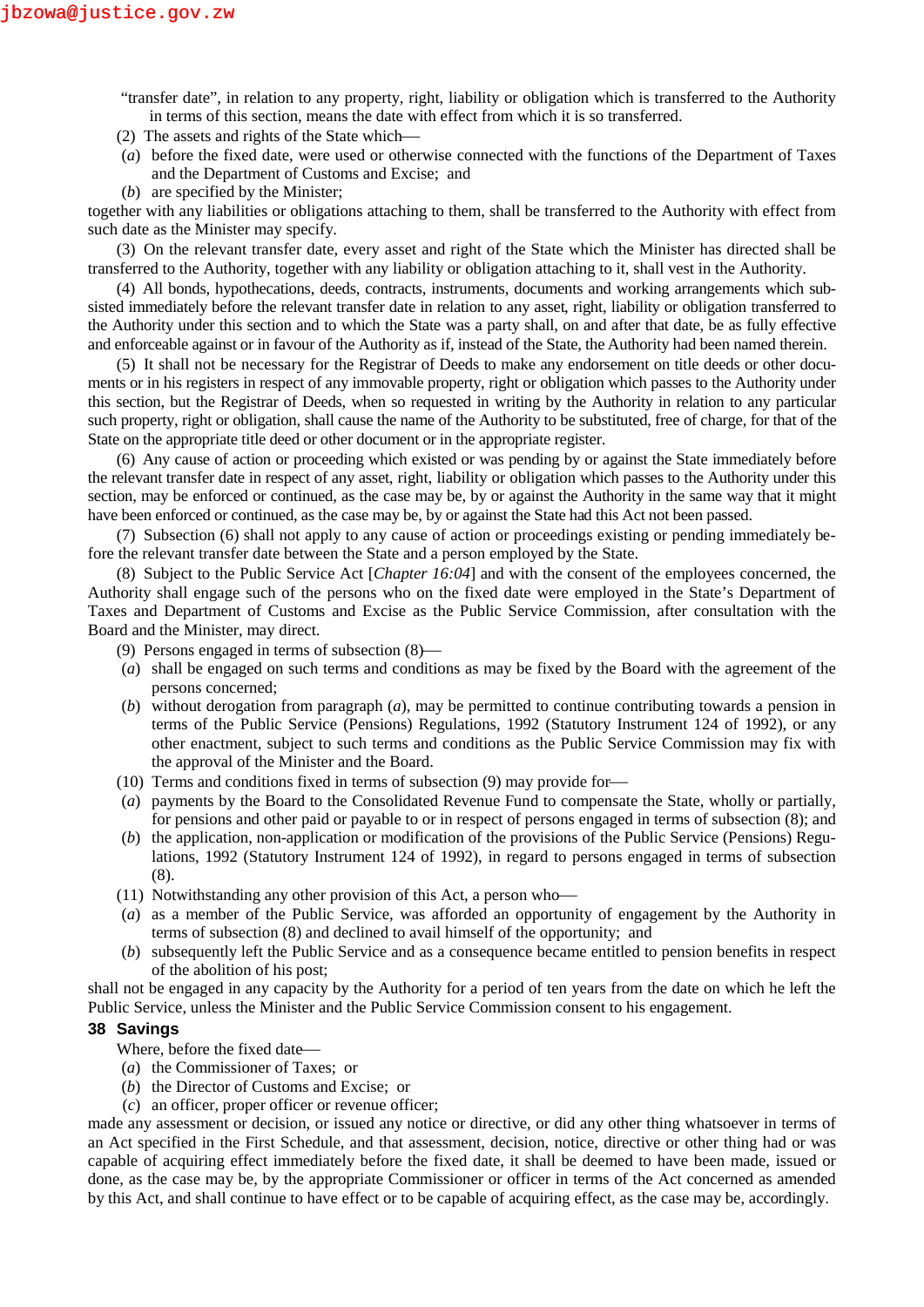## **39 Construction of certain references**

Any reference in any enactment, other than a provision of an Act amended by the Third Schedule, or in any document to

- (*a*) the Director or Controller of Customs and Excise, shall be construed as a reference to the Commissioner in charge of the department which is declared in terms of subsection (2) of section *twenty-one* to be responsible for assessing, collecting and enforcing the payment of duties under the Customs and Excise Act [*Chapter 23:02*];
- (*b*) the Department of Customs and Excise, shall be construed as a reference to the department referred to in paragraph (*a*);
- (*c*) the Commissioner of Taxes
	- (i) in relation to value added tax, shall be construed as a reference to the Commissioner in charge of the department which is declared in terms of subsection (3) of section *twenty-one* to be responsible for assessing, collecting and enforcing the payment of the value-added tax leviable under the Value Added Tax Act [*Chapter 23:12*];;
	- (ii) in relation to any other tax or impost, shall be construed as a reference to the Commissioner in charge of the department which is declared shall be construed as a reference to the Commissioner in charge of the department which is declared in terms of subsection (2) of section *twenty one* to be responsible for assessing, collecting and enforcing the payment of the taxes leviable under the Income Tax Act [*Chapter 23:06*];
- (*d*) the Department of Taxes, shall be construed as a reference to the department referred to in paragraph (*c*). [Section as amended by Act 12 of 2002]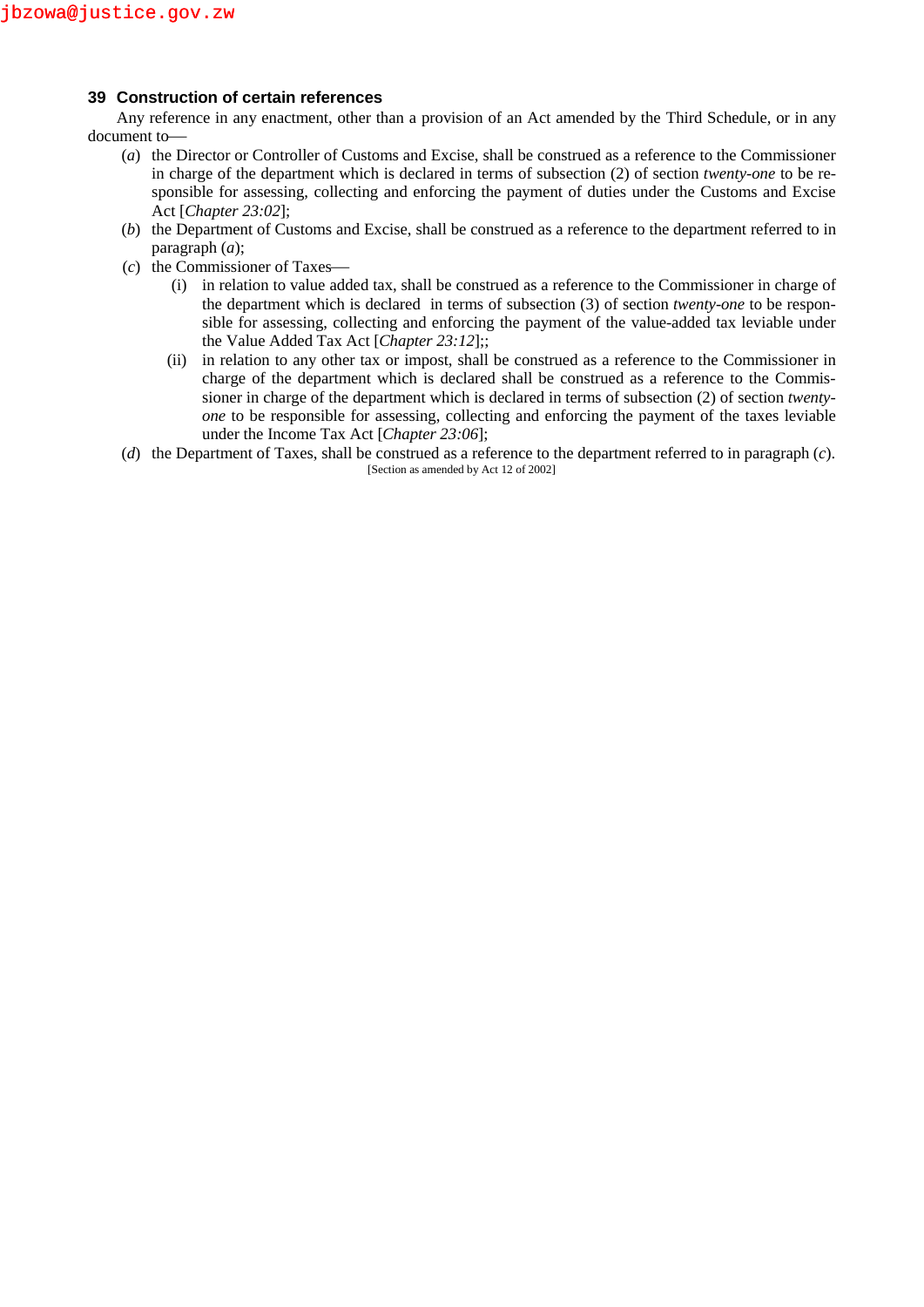## **FIRST SCHEDULE (Sections 2, 21, 34A, 34B and 38)**

#### SPECIFIED ACTS

- 1. Betting and Totalizator Control Act [*Chapter 10:02*]
- 2. Capital Gains Tax Act [*Chapter 23:01*]
- 3. Customs and Excise Act [*Chapter 23:02*]
- 4. Income Tax Act [*Chapter 23:06*]
- 5. Income Tax (Transitional Period Provisions) Act [*Chapter 23:07*]
- 6. Stamp Duties Act [*Chapter 23:09*]
- 7. Tax Reserve Certificates Act [*Chapter 23:10*]
- 8. Value Added Tax Act, 2002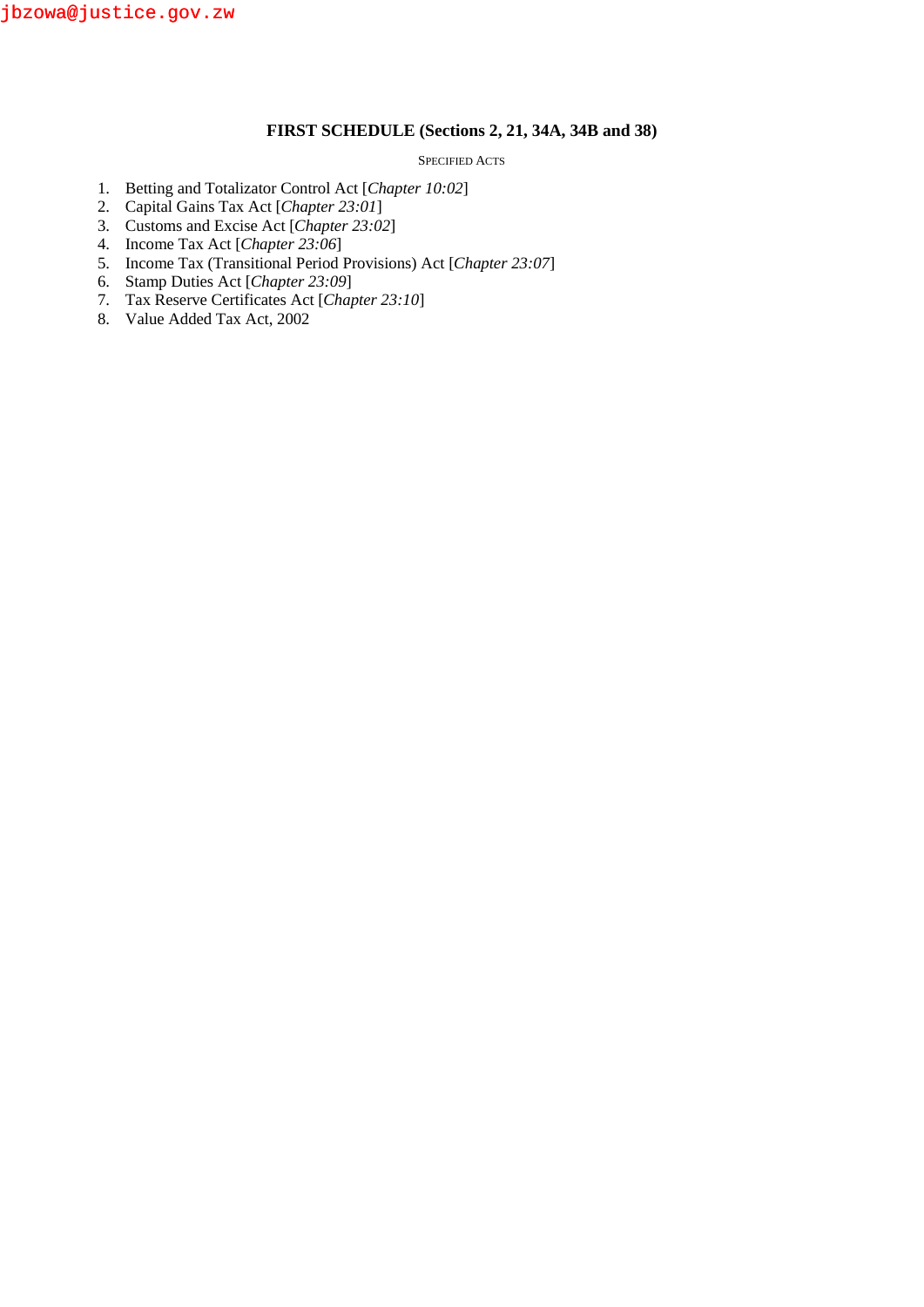### **SECOND SCHEDULE (Section 4)**

#### POWERS OF AUTHORITY

1. To acquire premises necessary or convenient for the exercise of its functions and for that purpose to buy, take on lease or in exchange, hire or otherwise acquire immovable property and interest therein and rights thereof and concessions, grants, powers and privileges in respect thereof.

2. To buy, take in exchange, hire or otherwise acquire movable property necessary or convenient for the exercise of its functions.

3. To maintain, alter or improve property acquired by it.

4. To mortgage any assets or part of any assets and, with the approval of the Minister, to sell, exchange, lease, dispose of, turn to account or otherwise deal with any assets or part of any assets which are not required for the exercise of its functions for such consideration as it may determine.

5. To open bank accounts in the name of the Authority and to draw, make, accept, endorse, discount, execute and issue for the purposes of its functions promissory notes, bills of exchange, securities and other negotiable or transferable instruments.

6. To insure against losses, damages, risks and liabilities which it may incur.

7. To make contracts and enter into suretyships or give guarantees in connection with the exercise of its functions and to modify or rescind such contracts or rescind such suretyships or guarantees.

8. With the approval of the Minister, to establish and administer such funds and reserves not specifically provided for in this Act as the Board considers appropriate or necessary for the proper exercise of the Authority's functions.

9. To pay such remuneration and allowances and grant such leave of absence and to make such gifts, bonuses and the like to its employees as it considers fit.

10. To provide pecuniary benefits for its employees on their retirement, resignation, discharge or other termination of service or in the event of their sickness or injury and for their dependants, and for that purpose to effect policies of insurance, establish pension or provident funds or make such other provision as may be necessary to secure for its employees and their dependants any or all of the pecuniary benefits to which the provisions of this paragraph relate.

11. To purchase, take on lease or in exchange or otherwise acquire land or dwelling-houses for use or occupation by its employees.

12. To construct dwellings, outbuildings or improvements for use or occupation by its employees on land purchased, taken on lease or in exchange or otherwise acquired by it.

13. To sell or lease dwelling-houses and land for residential purposes to its employees.

14 To provide or guarantee loans made to its employees for the purchase of dwelling-houses or land for residential purposes, the construction of dwelling-houses and the improvement of dwelling-houses or land which are the property of its employees, subject to any conditions that may be imposed by the Board from time to time.

15 To provide security in respect of loans by the deposit of securities, in which the Authority may invest such money as the Board may consider necessary for the purpose.

16. To provide loans to any employee of the Authority for the purpose of purchasing vehicles or other property, subject to any conditions that may be imposed by the Board from time to time.

17. To do anything for the purpose of improving the skill, knowledge or usefulness of its employees, and in that connection to provide or assist other persons in providing facilities for training, education and research, including the awarding of scholarships for such training.

18. To provide such service as the Authority, with the approval of the Board, considers could properly be provided by the Authority and to charge for services such fees as the Board may from time to time determine.

19. To engage in any activity, either alone or in conjunction with other organisations or international agencies, to promote better understanding of revenue issues.

20. To provide technical advice or assistance, including training facilities, to revenue authorities of other countries.

21. To accept, with the approval of the Board, any donations, gifts, or assistance from any organisation or person.

22. On behalf of the State, to institute and maintain proceedings in any court or tribunal for the recovery of any revenues, and to take such other steps as may be necessary to recover revenues.

23. To do anything which by this Act is required or permitted to be done by the Authority.

24. Generally to do all such things as are calculated to facilitate or are incidental or conducive to the performance of the function of the Authority in terms of this Act or any other enactment.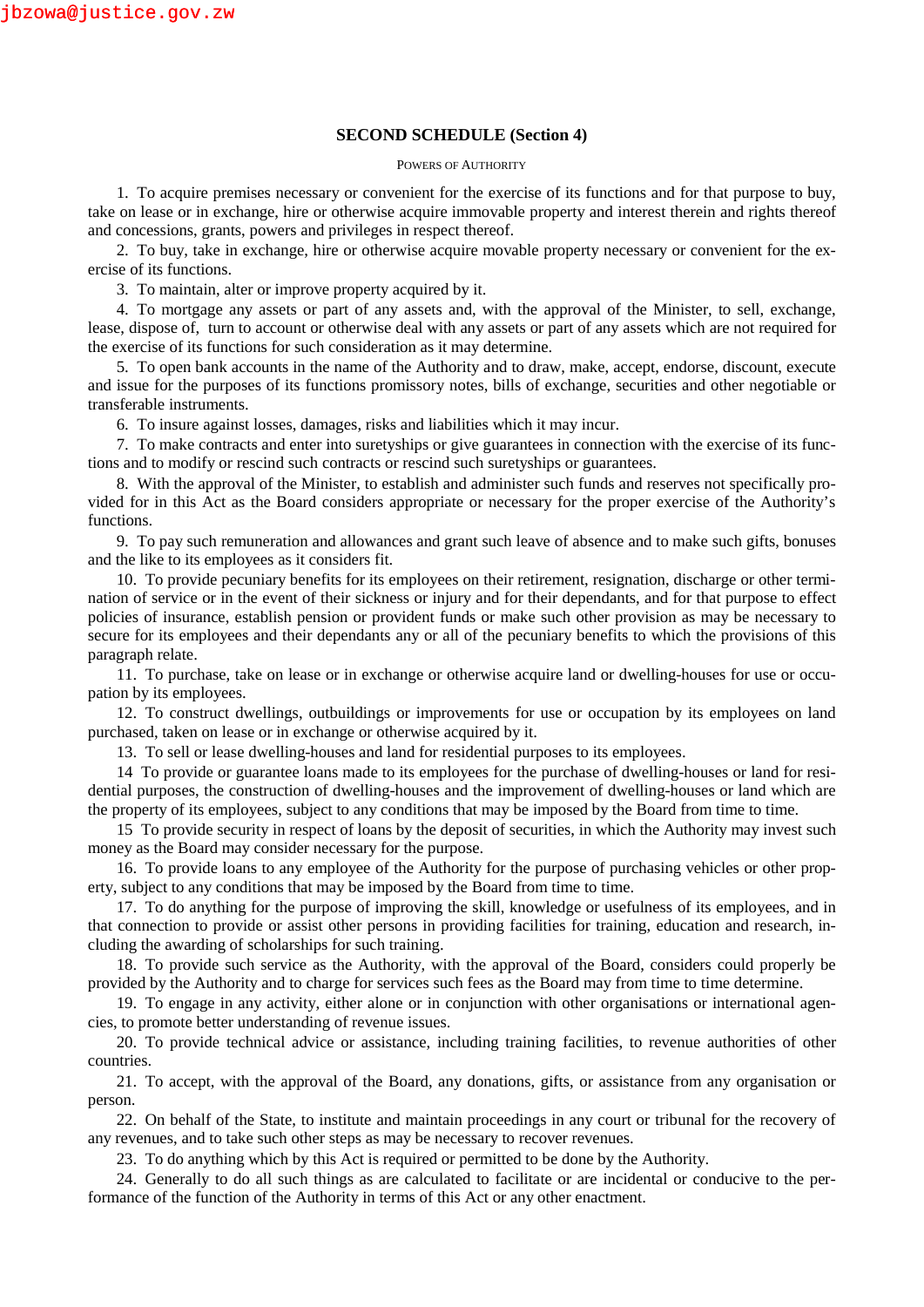jbzowa@justice.gov.zw

# **THIRD SCHEDULE**

(AMENDMENTS TO VARIOUS ACTS)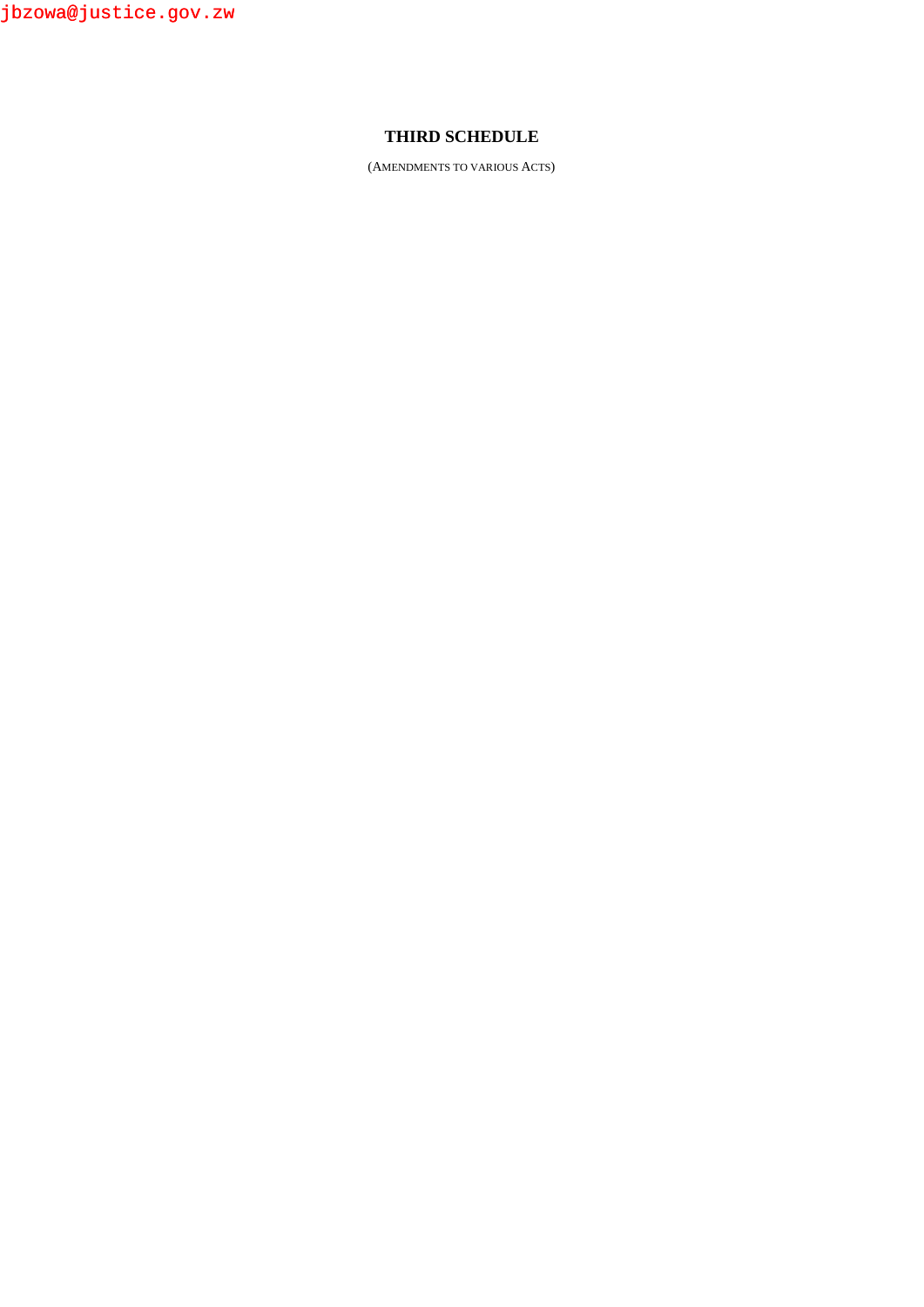### **FOURTH SCHEDULE (Section 34D)**

#### ADVANCE TAX RULINGS

#### [Schedule inserted by Act 3 of 2009]

#### *1. Interpretation*

In this Schedule—

"advance tax ruling" means a written statement in the form of a binding

- general ruling, binding private ruling and binding class ruling issued by the Commissioner-General regarding the interpretation or application of the relevant Act;
- "applicant" means a person who applies for a binding private ruling or a binding class ruling;
- "binding class ruling" means an advance tax ruling issued in response to an application by an applicant regarding the application or interpretation of the relevant Act as it affects a specific class of persons;
- "binding general ruling" means an advance tax ruling issued in accordance with the requirements of the relevant Act;
- "binding private ruling" means an advance tax ruling issued in response to an application by an applicant regarding the application or interpretation of the relevant Act in respect of a proposed transaction as it affects the applicant alone;
- "class member" means a member of the class to which a binding class ruling applies, such as a shareholder in a company or an employee participant in a share investment scheme;
- "entity" means a person, other than a natural person, which may apply for a binding class ruling on behalf of its shareholders or members in respect of a proposed transaction to which it is a party, and includes a company, private business corporation, cooperative society or trade association:

Provided that an entity does not include a professional firm acting or purporting to act on behalf of a client;

- "non-binding private opinion" means a written statement issued by the Commissioner-General in response to an inquiry by a person in order to provide the person with informal guidance in respect of the tax treatment of a particular set of facts and circumstances or transaction, but which does not have any binding effect;
- "relevant Act", in relation to an advance tax ruling, means any one of the Acts specified in the First Schedule in respect of which the ruling is made or sought;
- "tax" means any tax, duty, fee, levy, charge, penalty, fine or any other money levied, imposed, collected or received in terms of any of the Acts specified in the First Schedule;
- "transaction" means any transaction, deal, business, arrangement, operation or scheme, and includes a series of transactions.

#### *2. Application for advance tax ruling*

(1) Subject to the minimum requirements set forth in subparagraph (2), an application for an advance tax ruling must be made in such manner and in such form as the Commissioner-General may prescribe, and be accompanied by the fee charged in terms of paragraph 18 of the Second Schedule, if any.

(2) An application must state the following minimum information—

- (*a*) the applicant's name, postal address and telephone number; and
- (*b*) the name, postal address and telephone number of the applicant's representative, if any; and
- (*c*) a complete description of the proposed transaction in respect of which the ruling is sought; and
- (*d*) a complete description of the impact the proposed transaction may have upon the tax liability of the applicant or, where relevant, any connected person in relation to the applicant, including any and all relevant information regarding the financial or tax implications of the proposed transaction; and
- (*e*) a complete description of any transactions entered into by the applicant prior to submitting the application or that may be taken after the completion of the proposed transaction which may have a bearing on the tax consequences of the proposed transaction or may be considered to be part of a series of transactions involving the proposed transaction; and
- (*f*) the proposed ruling being sought; and
- (*g*) a citation of the relevant statutory provisions or issues; and
- (*h*) the reasons why the applicant believes that the proposed ruling should be made; and
- (*i*) a statement of the applicant's interpretation of the relevant statutory provisions or issues, as well as an analysis of any relevant authorities either considered by the applicant or of which the applicant is aware, whether those authorities support or are contrary to the proposed ruling being sought; and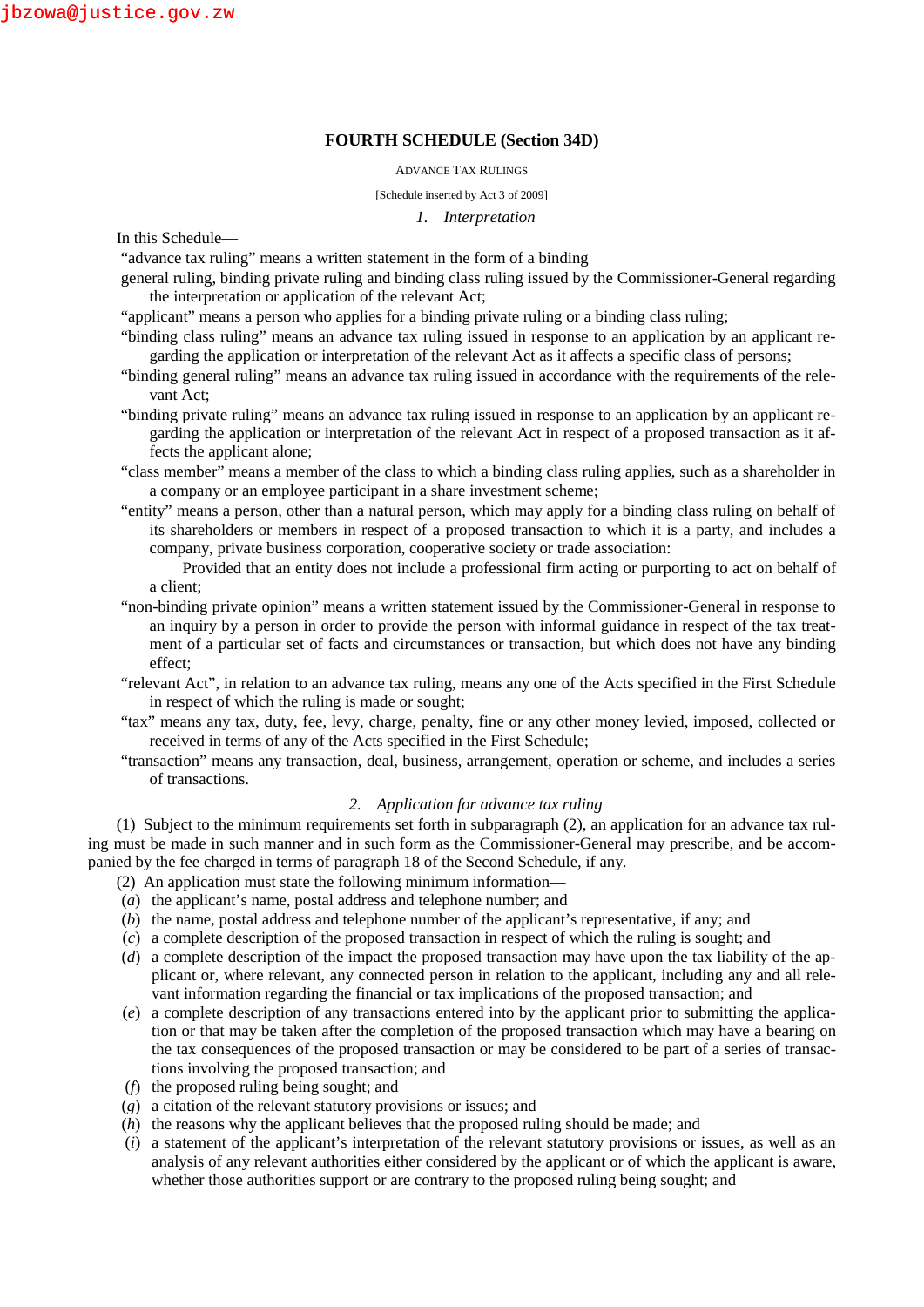- (*j*) a statement to the best of the applicant's knowledge that the same or substantially the same or substantially similar issue upon which a ruling is sought is no the subject of an audit, examination, investigation, ruling, application, objection and appeal, or other proceeding currently before the Commissioner- General or the courts involving the applicant or a connected person in relation to the applicant; and
- (*k*) a draft version of the binding private ruling or binding class ruling to be issued; and
- (*l*) a description of the information that the applicant believes should be deleted from the final ruling before the publication of the ruling in order to protect the applicant's confidentiality; and
- (*m*) the applicant's consent to the publication of the ruling by the Commissioner-General.

(3) In addition to the minimum information required by subparagraph (2), an application for a binding class ruling must also state the following minimum information—

- (*a*) a description of the class members concerned; and
- (*b*) the impact the proposed transaction may have upon the liability of the class members or, where relevant, any connected person in relation to the applicant or any class member.
- (4) The Commissioner-General may request additional information from an applicant at any time.

# *3. Cases where applications for advance tax ruling must be rejected*

(1) Notwithstanding the foregoing provisions, the Commissioner-General shall not accept an application for an advance tax ruling in any of the following circumstances—

- (*a*) where the application requests or requires the rendering of an opinion, conclusion or determination regarding or in respect of any of the following—
	- (i) the market value of an asset; or
	- (ii) the application or interpretation of the laws of a foreign country; or
	- (iii) the pricing of goods or services supplied by or rendered to a connected person in relation to the applicant (or to a class member in the case of an application for a binding class ruling); or
	- (iv) the constitutionality of any of the Acts specified in the First Schedule or any other tax law; or
	- (v) a proposed transaction that is hypothetical or not seriously contemplated;
- (*b*) where the application relates to the duty of an employer to determine whether a person is a casual, parttime or full-time employee, or an independent contractor;
- (*c*) where the application is submitted for academic purposes; or
- (*d*) where the application presents, contains, or raises—
	- (i) a frivolous or vexatious issue; or
	- (ii) alternative courses of action by the applicant (or requests or requires the rendering of an opinion, conclusion or determination regarding such alternative courses of action); or
	- (iii) an issue that is the same as or substantially similar to an issue that is—
		- A. the subject of an audit, examination, investigation or other proceeding by the Commissioner-General involving the applicant (or, in the case of a binding class ruling, in relation to the applicant or any class member); or
		- B. the subject of any draft legislation; or
		- C. pending before the courts.

(2) In addition to the rejections set forth in subparagraph (1), the Commissioner-General may reject any application regarding or in respect of the following—

- (*a*) the application or interpretation of any general or specific anti- avoidance provision; or
- (*b*) an issue—
	- (i) that is inherently or distinctly factual in nature; or
	- (ii) in respect of which material facts cannot be established at the time of application; or
	- (iii) the resolution of which would depend upon assumptions to be made regarding a future event or other matters which cannot be reasonably determined at the time of the application; or
	- (iv) which would more appropriately be dealt with by the competent authorities of the parties to an agreement for the avoidance of double taxation; or
	- (v) which is the same as or substantially similar to an issue upon which the applicant has already received a ruling; or
	- (vi) in which the tax treatment of the applicant is dependent upon the tax treatment of another party to the proposed transaction and that other party has not applied for a ruling; or
	- (vii) in respect of a transaction that is part of another transaction which has a bearing on that issue and the details of that other transaction have not been disclosed;
	- or
- (*c*) a matter the resolution of which would be unduly time-consuming or resource-consuming or resource intensive.

(3) In addition to the rejections set forth in subparagraphs (1) and (2), the Commissioner-General may publish lists of issues in respect of which applications for advance tax rulings will not be accepted.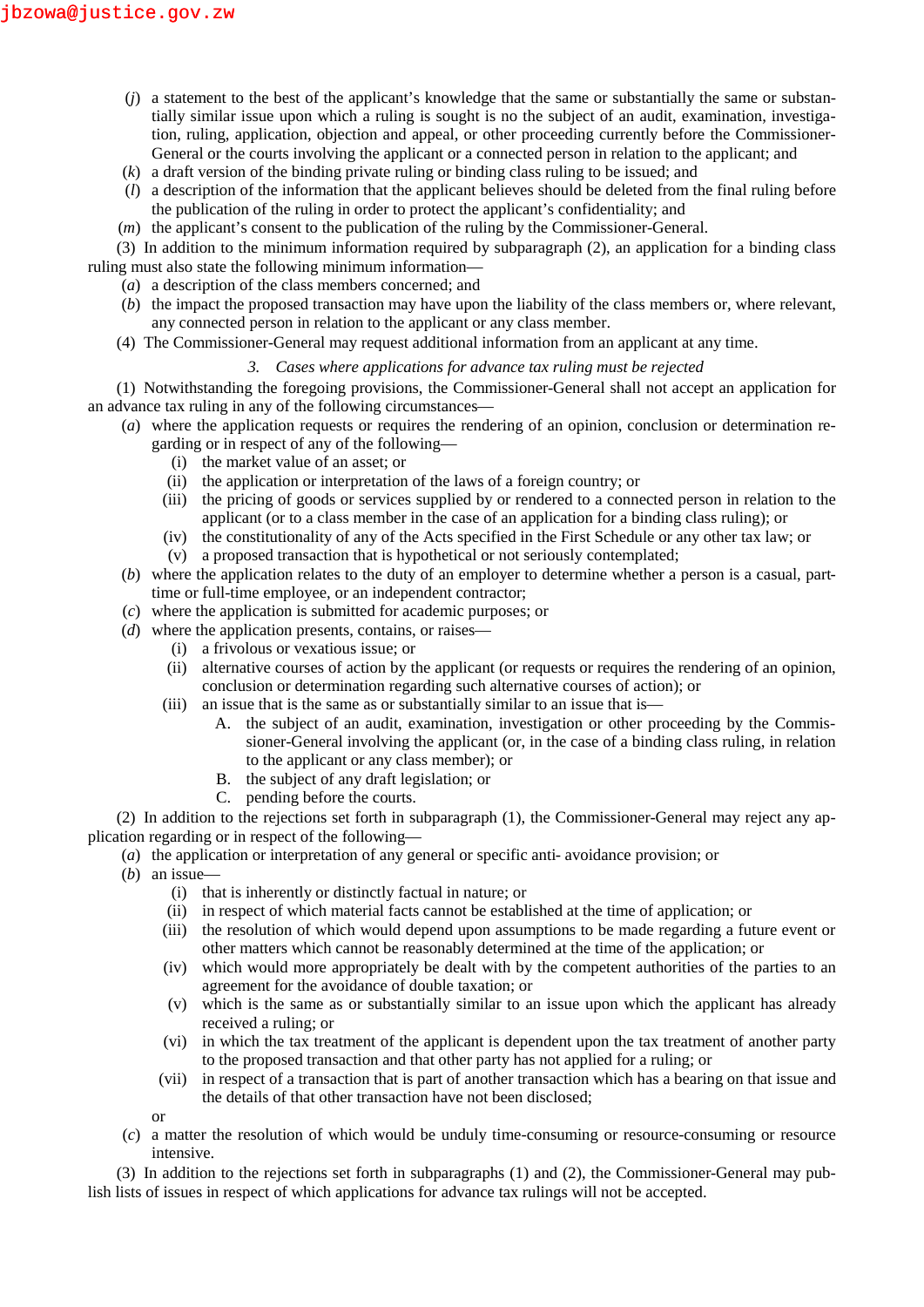(4) If the Commissioner-General requests additional information in respect of or in connection with an application and the applicant fails or refuses to provide that information, the Commissioner- General may reject that application without any refund or rebate of any applicable fees.

#### *4. Binding effect of advance tax rulings*

(1) The Commissioner-General must interpret or apply the relevant Act in favour of the applicant or otherwise in accordance with the advance tax ruling given.

(2) An advance tax ruling does not have any binding effect upon the Commissioner-General in relation to future cases.

(3) A binding general ruling may be cited by the Commissioner-General or any person in any proceedings before the Commissioner-General or the courts.

(4) A binding private ruling may not be cited in any proceeding before the Commissioner-General or the courts other than a proceeding involving the applicant for that ruling.

(5) A binding class ruling may not be cited in any proceeding before the Commissioner-General or the courts by any person other than a proceeding involving the applicant for that ruling or an affected class member identified in the ruling.

(6) A publication or other written statement issued by the Commissioner- General does not have any binding effect unless it is an advance tax ruling.

### *5. Non-binding private opinions and other written statements*

(1) The Commissioner-General may issue a nonbinding private opinion to a person regarding the tax treatment of a particular set of facts and circumstances or a particular transaction.

(2) A nonbinding private opinion may not be cited in any proceeding before the Commissioner-General or the courts other than a proceeding involving the person to whom the nonbinding private opinion was issued.

(3) Any written statement issued by the Commissioner-General interpreting or applying the Income Tax Act [*Chapter 23:06*] prior to the 1st January, 2007, or any other relevant Act prior to the 1st January, 2009, is to be treated as and have the effect of a nonbinding private opinion, unless the Commissioner-General prescribes otherwise in writing.

#### *6. Conditions for applicability of advance tax rulings*

- (1) An advance tax ruling applies to a person only if all of the following conditions have been satisfied—
- (*a*) the provision or provisions of the relevant Act at issue are the subject of the advance tax ruling; and
- (*b*) the set of facts and circumstances of the transaction presented by the person are the same as the particular set of facts and circumstances governed by the advance tax ruling; and
- (*c*) the set of facts and circumstances of the transaction fall entirely within the effective period of the advance tax ruling; and
- (*d*) any assumptions made or conditions imposed by the Commissioner- General in connection with the validity of the advance tax ruling have been satisfied or carried out.
- (2) In addition to the requirements set forth in subparagraph (1)—
- (*a*) in the case of a binding private ruling, the ruling applies to a person only if that person is the applicant identified in the ruling; and
- (*b*) in the case of a binding class ruling, the ruling applies to a person only if that person is either the applicant identified in the ruling or a class member identified in the ruling.

#### *7. Rulings rendered void due to fraud, misrepresentation, etc.*

- (1) A binding private ruling or a binding class ruling is nullified under any of the following circumstances—
- (*a*) the facts stated in the application regarding the proposed transaction are materially different from the transaction actually carried out; or
- (*b*) there is a misrepresentation or wilful nondisclosure of a material fact; or
- (*c*) any condition or assumption stipulated by the Commissioner-General as a condition of the issue or binding effect of the ruling is not satisfied or carried out.

(2) For purposes of this paragraph, a fact is considered material if it would have resulted in a different ruling had the Commissioner-General been aware of it when the original ruling was made.

#### *8. Impact of subsequent changes in tax law*

- (1) An advance tax ruling ceases to be effective upon the occurrence of any of the following circumstances—
- (*a*) if the provision of the relevant Act that was the subject of the advance tax ruling is repealed or amended, the advance tax ruling will cease to be effective from the date such repeal or amendment is effective;
- (*b*) if a court overturns or modifies an interpretation of the relevant Act on which the advance tax ruling is based, the advance tax ruling will cease to be effective from the date of the court's judgment unless—
	- (i) the decision is under appeal; or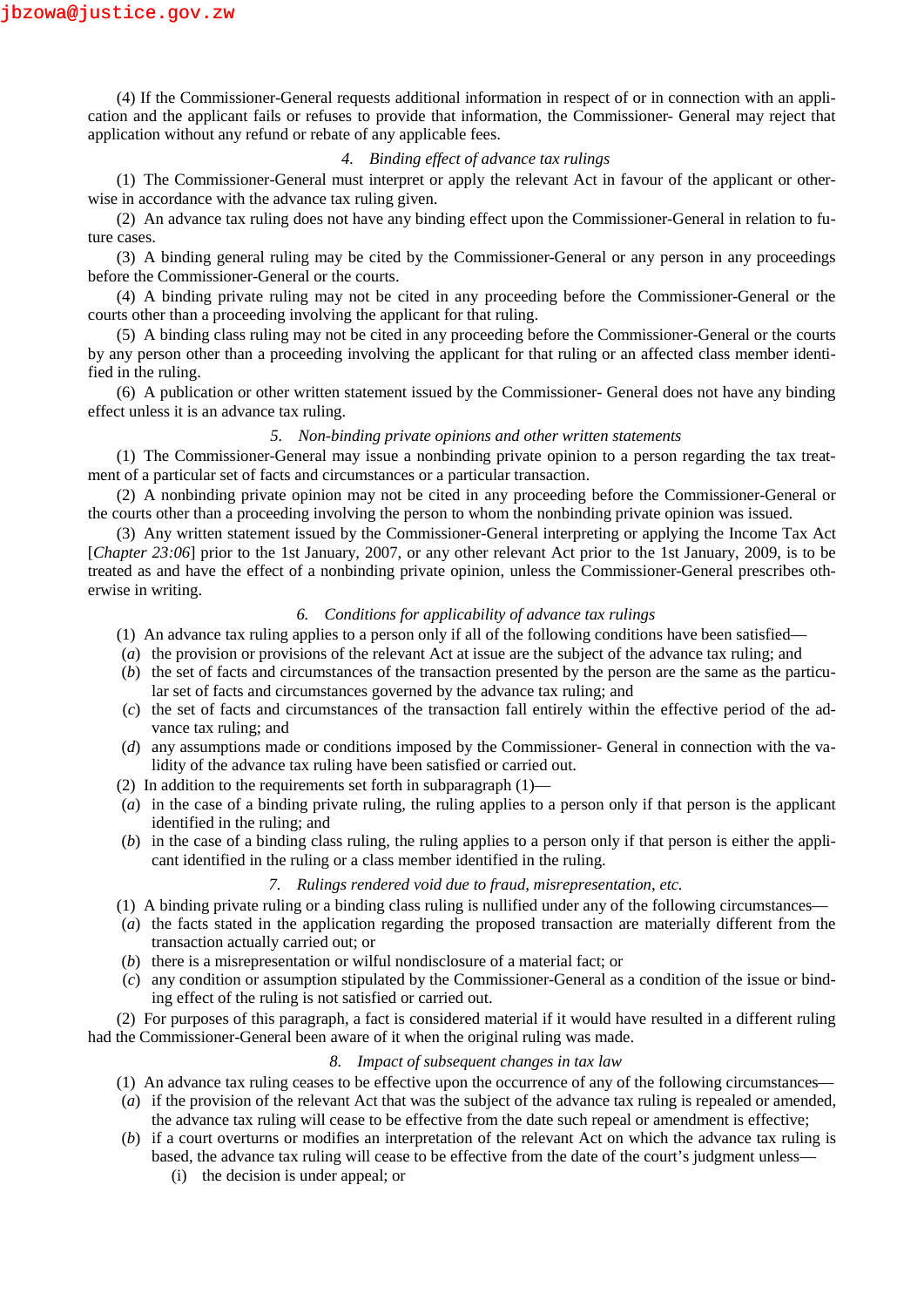- (ii) the decision is fact-specific and the general interpretation upon which the advance tax ruling was based is unaffected; or
- (iii) the reference to the interpretation upon which the advance tax ruling was based was obiter dicta.

(2) An advance tax ruling ceases to be effective immediately upon the occurrence of the circumstances described in subparagraph (1), whether or not the Commissioner-General publishes a notice of withdrawal or modification.

### *9. Withdrawal or modifications*

(1) Subject to this paragraph, the Commissioner-General may withdraw or modify an advance tax ruling at any time.

(2) Notification of the withdrawal or modification of an advance tax ruling must be communicated in such a manner as the Commissioner-General considers will notify the persons affected by it and must include the following information—

- (*a*) the title or number of the advance tax ruling being withdrawn or modified; and
- (*b*) in the case of a modification, a summary of the changes made; and
- (*c*) the effective date (which may be a retrospective date) of the withdrawal or modification.

(3) If the advance tax ruling is either a binding private ruling or a binding class ruling, the Commissioner- General must first provide the applicant with notice of the proposed withdrawal or modification and a reasonable opportunity to state any proposition of law or fact relevant to the decision to withdraw or modify the ruling.

#### *10. Binding general rulings*

(1) The Commissioner-General may, at any time, make binding general rulings.

- (2) A binding general ruling may be effective for either—
- (*a*) a particular year of assessment or other definite period; or
- (*b*) an indefinite period.
- (3) A binding general ruling must state—
- (*a*) that it is a binding general ruling made under this paragraph; and
- (*b*) the provisions of the relevant Act which are the subject of the binding general ruling; and
- (*c*) either—
	- (i) the year of assessment or other definite period for which it applies; or
	- (ii) in the case of a binding general ruling for an indefinite period, that it is for an indefinite period and the date or year of assessment from or beginning with which it applies.

(4) Subject to subparagraph (3), binding general rulings may be issued in such form and in such manner as the Commissioner-General may prescribe, including but not limited to interpretation notes and practice notes.

(5) A publication or other written statement shall not be considered as a binding general ruling unless it contains the information prescribed by subparagraph (3).

### *11. Binding private rulings*

(1) The Commissioner-General may issue binding private rulings regarding the application or interpretation of any of the provisions of the relevant Act to a proposed transaction upon application by a person in accordance with paragraph 2.

(2) The Commissioner-General may make a binding private ruling subject to such conditions and assumptions as may be prescribed in the ruling.

(3) The Commissioner-General must provide an applicant with a reasonable opportunity to consult if, based upon the application and any additional information received, it appears that the content of the binding private ruling to be made would differ materially from the proposed ruling sought by the applicant.

(4) The Commissioner-General must issue the final binding private ruling to the applicant at the address shown in the application unless the applicant provides other instructions, in writing, before the ruling is issued.

(5) A binding general ruling must contain—

- (*a*) a statement identifying it as a binding private ruling made under this paragraph; and
- (*b*) the name, tax number and postal address of the applicant; and
- (*c*) a citation of the relevant statutory provisions or issues; and
- (*d*) a description of the proposed transaction; and
- (*e*) the specific ruling made; and
- (*f*) any assumptions made or conditions imposed by the Commissioner- General in connection with the validity of the ruling; and
- (*g*) the period for which the ruling is valid.

(6) Subject to subparagraph (5), a binding private ruling may be issued in such manner and in such form as the Commissioner-General may prescribe.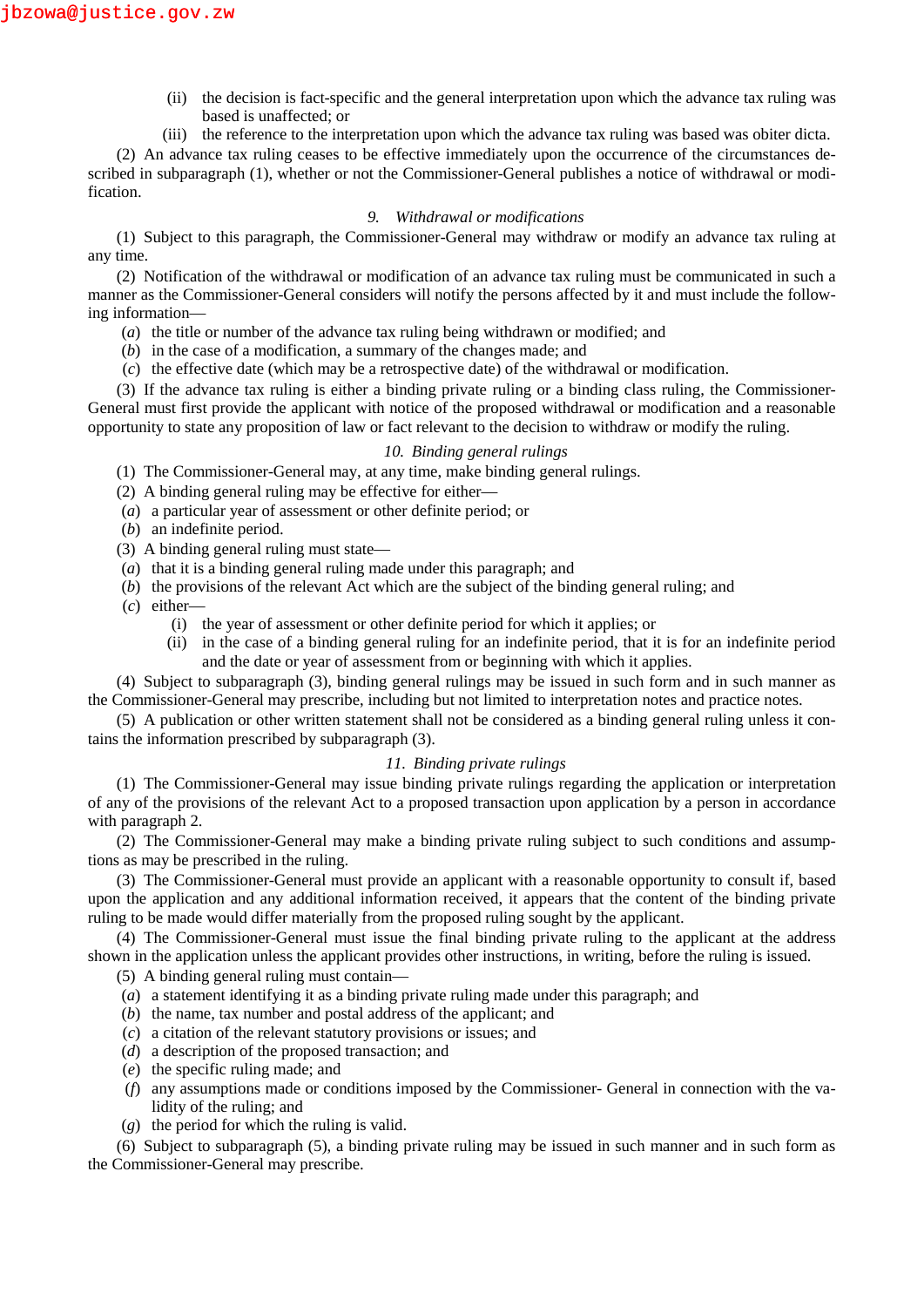### *12. Binding class rulings*

(1) The Commissioner-General may issue binding class rulings regarding the application or interpretation of a provision of the relevant Act relating to a proposed transaction upon application by a person in accordance with paragraph 2.

(2) The Commissioner-General may make a binding class ruling subject to such conditions and assumptions as may be prescribed in the ruling.

(3) The Commissioner-General must provide an applicant with a reasonable opportunity to consult if, based upon the application and any additional information received, it appears that the content of the binding class ruling to be made would differ materially from the proposed ruling sought by the applicant.

(4) The Commissioner-General must issue the final binding class ruling to the applicant at the address shown in the application unless the applicant provides other instructions, in writing, before the ruling is issued;

(5) A binding general ruling must contain—

- (*a*) a statement identifying it as a binding class ruling made under this paragraph; and
- (*b*) the name, tax number and postal address of the applicant; and
- (*c*) a list or a description of the affected class members; and
- (*d*) a citation of the relevant statutory provisions or issues; and
- (*e*) a description of the proposed transaction; and
- (*f*) the specific ruling made; and
- (*g*) any assumptions made or conditions imposed by the Commissioner- General in connection with the validity of the ruling; and
- (*h*) the period for which the ruling is valid.

(6) Subject to subparagraph (5), a binding class ruling may be issued in such manner and in such form as the Commissioner-General may prescribe.

(7) Prior to final publication, the Commissioner must provide the applicant with a draft copy of the edited ruling for review and comment.

(8) It is the sole and exclusive responsibility of the applicant to communicate with the affected class members regarding the application for the binding class ruling, the issuance, withdrawal or modification of such ruling, or any other information or matters pertaining to such ruling.

#### *13. Procedures and guidelines*

The Commissioner-General may issue procedures and guidelines, in the form of binding general rulings, for the implementation and operation of the advance tax ruling system established by this Schedule.

[Schedule inserted by Act 3 of 2009]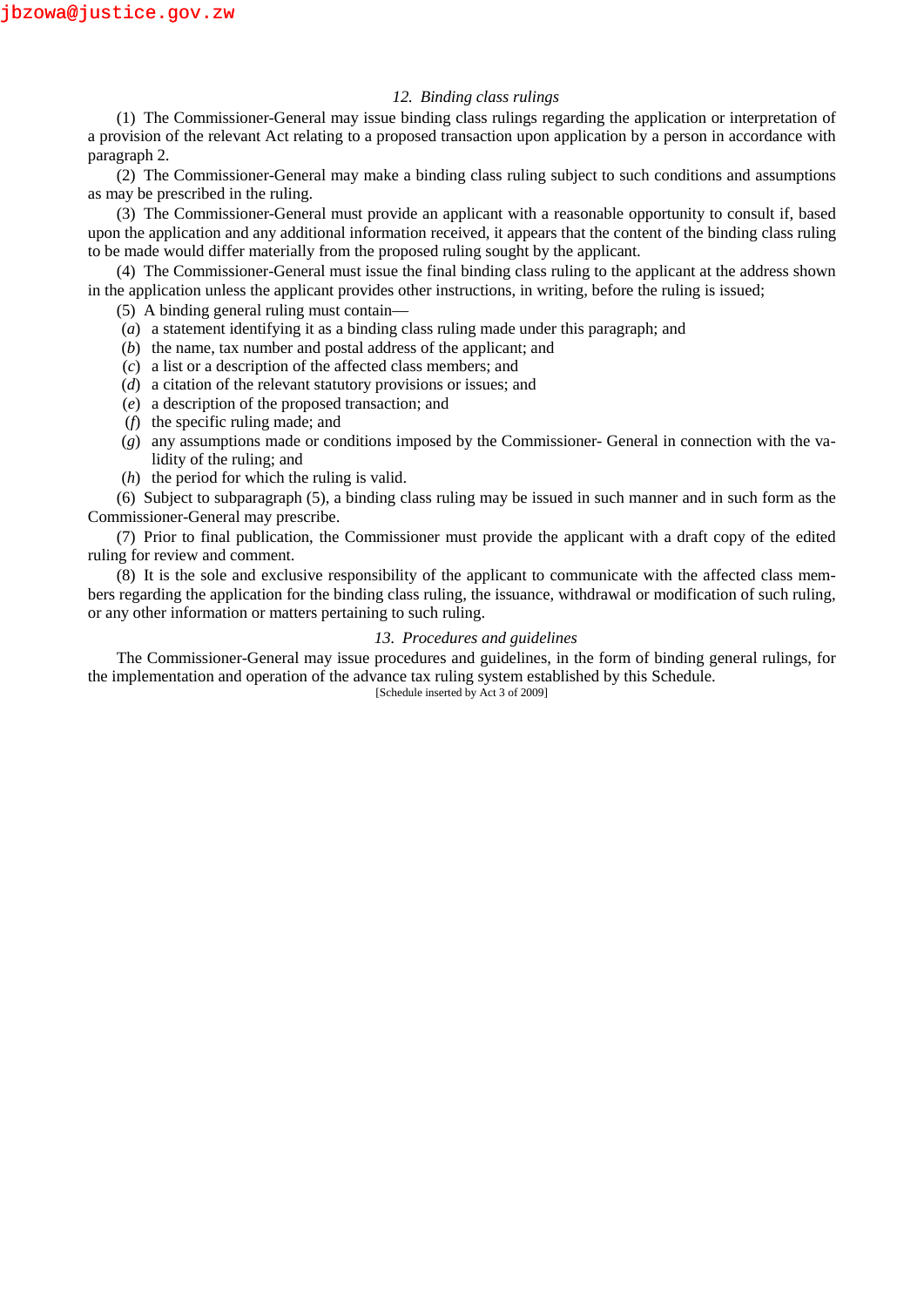# **FIFTH SCHEDULE (Section 6)**

#### PROVISIONS APPLICABLE TO REVENUE BOARD

#### [Schedule inserted by Act 5 of 2010]

### *1. Disqualifications for appointment as member*

- (1) Subject to this Schedule, a person shall not be qualified for appointment as a member if—
- **(***a***)** he or she is not a citizen of Zimbabwe or ordinarily resident in Zimbabwe; or
- **(***b***)** he or she has, in terms of a law in force in any country—
	- **(**i**)** been adjudged or otherwise declared insolvent or bankrupt and has not been rehabilitated therefrom; or
	- **(**ii**)** made an assignment or composition with his or her creditors which has not been rescinded or set aside;
	- or
- **(***c***)** he or she has been convicted in Zimbabwe or in any other country—
	- **(**i**)** of any offence involving dishonesty; or
	- **(**ii**)** of any other offence, in the period of five years before his or her appointment, for which a term of imprisonment without the option of a fine has been imposed, whether or not any portion of that sentence has been suspended.

(2) A person shall not be qualified for appointment as a member, nor shall he or she hold office as an appointed member, if—

- **(***a***)** he or she is a member of two or more other statutory bodies; or
- **(***b***)** he or she is a member of Parliament.
- (3) For the purposes of subparagraph  $(2)(a)$ —
- **(***a***)** a person who is appointed to a council, board or other authority which is a statutory body or which is responsible for the administration of the affairs of a statutory body shall be regarded as a member of that statutory body;
- **(***b***)** "statutory body" means—
	- **(**i**)** any commission established by the Constitution; or
	- **(**ii**)** any body corporate established directly by or under an Act for special purposes specified in that Act, the membership of which consists wholly or mainly of persons appointed by the President, a Vice-President, a Minister or any other statutory body or by a Commission established by the Constitution.

## *2. Terms of office and conditions of service of members*

(1) An appointed member shall hold office for such period, not exceeding three years, as the Minister may fix at the time of his or her appointment.

(2) On the expiry of the period for which an appointed member has been appointed, he or she shall continue to hold office until he has been re-appointed or his or her successor has been appointed:

Provided that an appointed member shall not continue to hold office in terms of this subsection for more than six months.

(3) The Secretary of the Ministry responsible for finance and the Commissioner-General shall be members for so long as they hold office as Secretary or Commissioner-General, as the case may be.

- (4) A person who ceases to be a member shall be eligible for re-appointment.
- (5) Members shall hold office on such terms and conditions as the Minister may fix.

## *3. Vacation of office by appointed members*

(1) An appointed member shall vacate his or her office and his or her office shall become vacant—

- **(***a***)** one month after the date he or she gives notice in writing to the Minister of his or her intention to resign his or her office or after the expiry of such other period of notice as he or she and the Minister may agree; or
- **(***b***)** on the date he or she begins to serve a sentence of imprisonment, whether or not any portion has been suspended, imposed without the option of a fine—
	- **(**i**)** in Zimbabwe, in respect of an offence; or
	- **(**ii**)** outside Zimbabwe, in respect of conduct which, if committed in Zimbabwe, would have constituted an offence;
- **(***c***)** if he or she becomes disqualified in terms of paragraph 1(1) or (2) to hold office as a member; or
- **(***d***)** if he or she is required in terms of subparagraph (2) or (3) to vacate his or her office as a member.
- (2) The Minister may require an appointed member to vacate his or her office if—
- **(***a***)** the member has been guilty of conduct which renders him or her unsuitable to continue to hold office as a member; or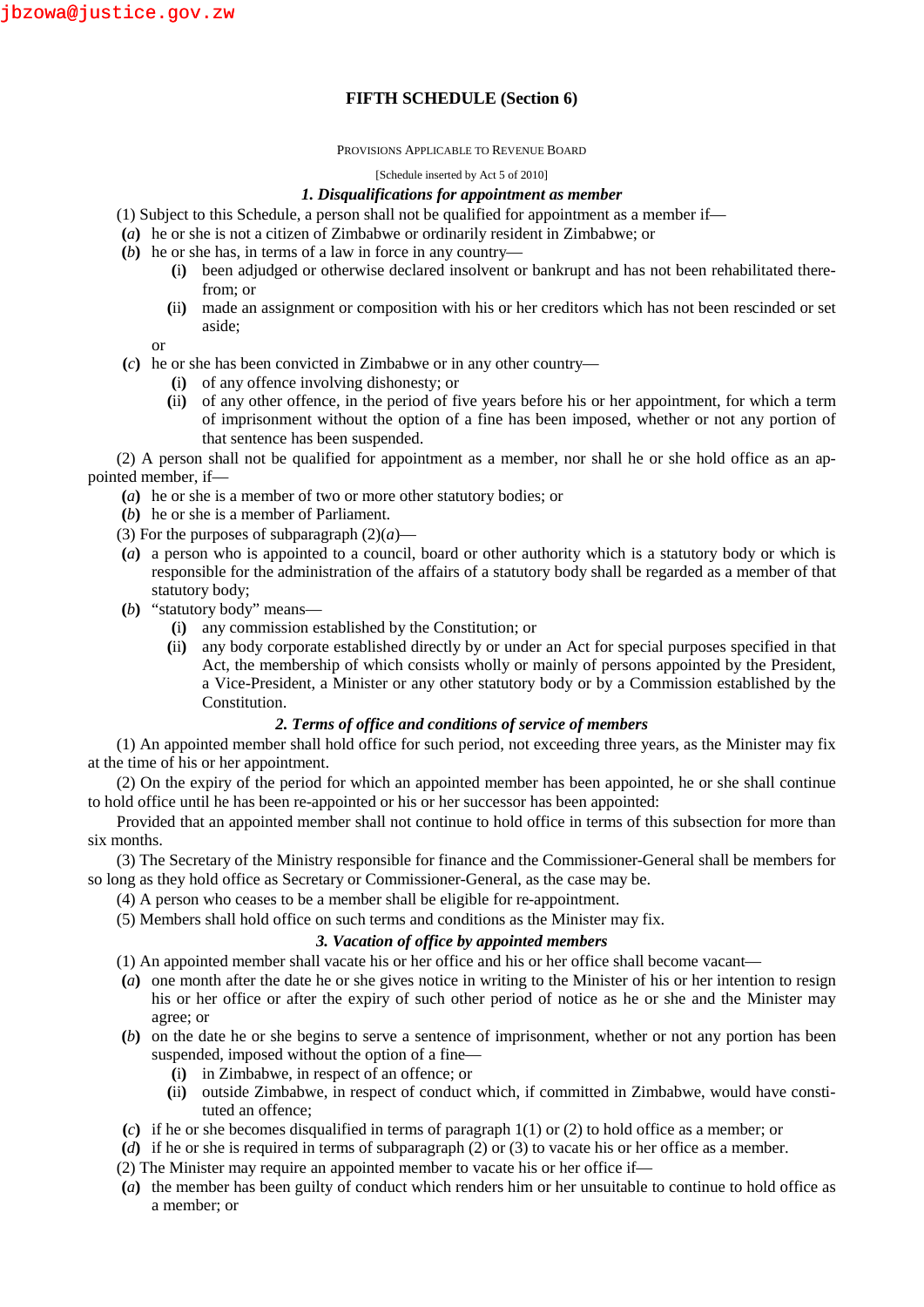- **(***b***)** the member has failed to comply with any condition of his or her office fixed in terms of paragraph 2; or
- **(***c***)** the member has ceased to possess any qualification by reason of which he or she was appointed; or
- **(***d***)** the member is mentally or physically incapable of efficiently performing his or her duties as a member; or
- **(***e***)** the member contravenes paragraph 11; or
- **(***f***)** the member or his or her spouse engages in any occupation, service or employment, or holds any asset, which in the Minister's opinion is inconsistent with his or her duties as a member.

(3) The Minister, on the recommendation of the Board, may require an appointed member to vacate his or her office if the Minister is satisfied that the member has been absent without the consent of the chairperson of the Board from three consecutive meetings of the Board, of which he or she has been given at least seven days' notice, and that there was no just cause for the member's absence.

The Minister—

### *4. Suspension of members*

- **(***a***)** may suspend from office a member against whom criminal proceedings are instituted for an offence involving dishonesty; and
- **(***b***)** shall suspend from office a member who has been sentenced by a court to imprisonment without the option of a fine, whether or not any portion has been suspended, pending determination of the question whether the member is to vacate his or her office;

and, whilst that member is so suspended, he or she shall not carry out any duties or be entitled to any remuneration or allowances as a member.

### *5. Dismissal of Board*

(1) Subject to subparagraph (2), if the Minister considers that—

- **(***a***)** the Board has contravened this Act or any other law and has failed to rectify the contravention within a reasonable time after being required to do so by the Minister; or
- **(***b***)** the Board has failed to comply with a direction in terms of section 25; or
- **(***c***)** whether through disagreements amongst its members or otherwise, the Board is unable to carry out any of its functions in terms of this Act;

and that it is in the national interest to do so, the Minister may, by written notice to the chairperson and Commissioner-General, dismiss all the appointed members, and their offices shall become vacant as soon as the Commissioner-General receives the notice.

(2) Before dismissing all the appointed members, the Minister shall consult the President and act in accordance with any directions the President may give him or her.

## *6. Filling of vacancies on Board*

(1) Subject to this Schedule, within three months after an appointed member's death or vacation of office in terms of paragraph 3, the Minister shall appoint a person to fill the vacancy.

(2) Within one month after dismissing all the appointed members in terms of paragraph 5, the Minister shall, subject to this Schedule, appoint persons to fill the vacancies.

### *7. Chairperson and vice-chairperson of Board*

(1) The Minister shall designate one of the appointed members to be chairperson of the Board.

(2) At its first meeting, the Board shall elect an appointed member, other than the chairperson, to be vice chairperson of the Board.

- (3) The chairperson and vice-chairperson of the Board may at any time, by written notice to—
- **(***a***)** the Minister, in the case of the chairperson;

**(***b***)** the Commissioner, in the case of the vice-chairperson;

resign their offices as such.

(4) Within three months after being notified of a vacancy in the office of—

**(***a***)** chairperson of the Board, the Minister shall appoint another member to fill the vacancy;

**(***b***)** vice-chairperson of the Board, the Board shall elect another member to fill the vacancy.

(5) The vice-chairperson shall perform the functions of the chairperson whenever the chairperson is unable to perform them or the office of chairperson is vacant.

### *8. Meetings and procedure of Board*

(1) The Board shall hold its first meeting on a date and place fixed by the Minister, and thereafter shall meet for the dispatch of business and adjourn, close and otherwise regulate its meetings and procedure as it thinks fit:

Provided that the Board shall meet at least four times in each financial year.

(2) The chairperson of the Board—

**(***a***)** may convene a special meeting of the Board at any time; and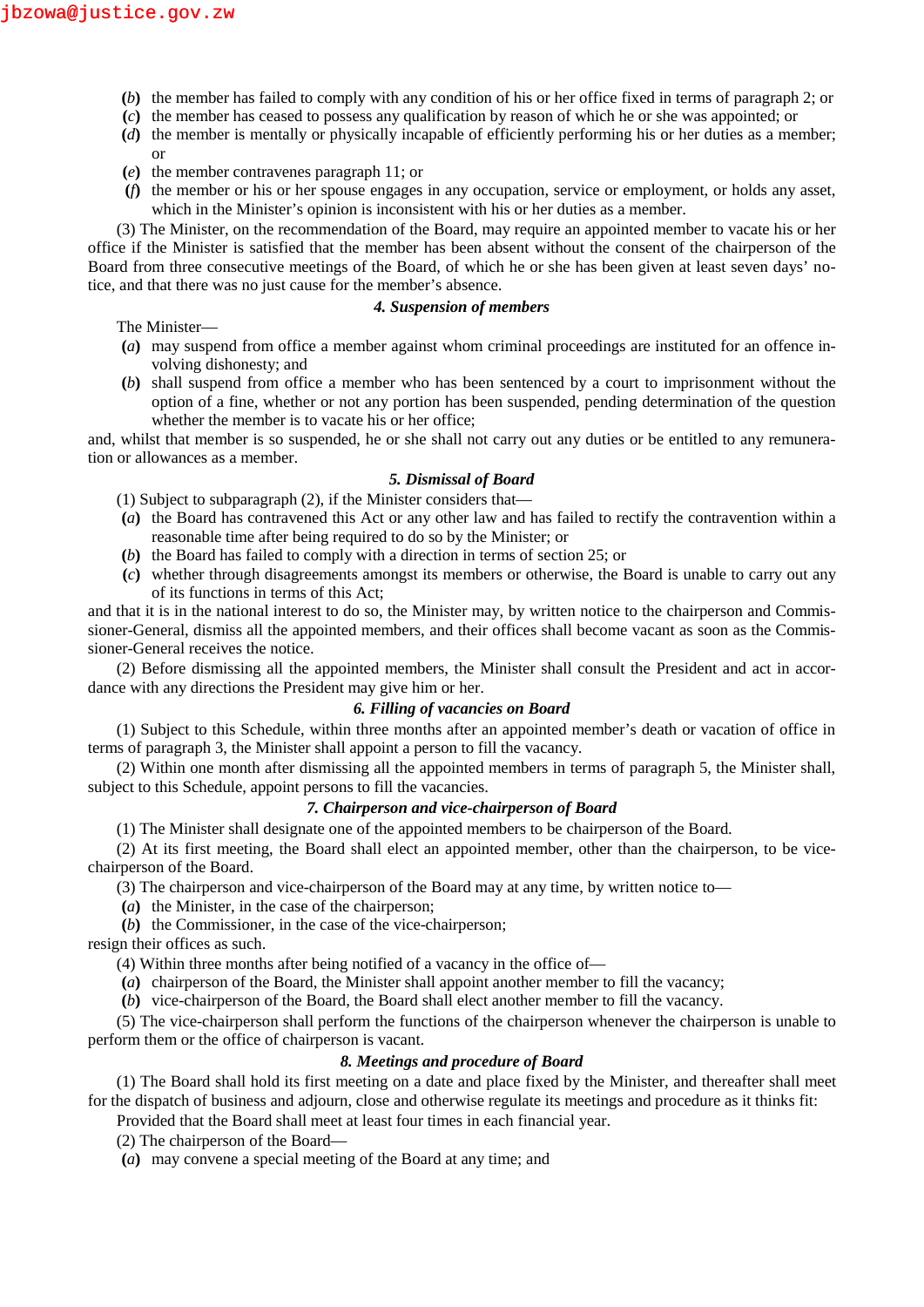**(***b***)** shall convene a special meeting of the Board on the written request of the Minister or not fewer than two members, which meeting shall be convened for a date not sooner than seven days and not later than thirty days after the chairperson's receipt of the request.

(3) Written notice of a special meeting convened in terms of subparagraph (2) shall be sent to each member not later than forty-eight hours before the meeting and shall specify the business for which the meeting has been convened.

- (4) No business shall be discussed at a special meeting convened in terms of subparagraph (2) other than—
- **(***a***)** such business as may be determined by the chairperson of the Board, where he or she convened the meeting in terms of subparagraph  $(2)(a)$ ; or
- **(***b***)** the business specified in the request for the meeting, where the chairperson of the Board convened the meeting in terms of subparagraph (2)(*b*).

(5) The chairperson of the Board or, in his or her absence, the vice- chairperson shall preside at all meetings of the Board:

Provided that, if the chairperson and vice-chairperson are both absent from any meeting of the Board, the members present may elect one of their number to preside at that meeting as chairperson.

- (6) Six members shall form a quorum at any meeting of the Board.
	- [Subparagraph amended by Act 1 of 2014]

(7) Subject to subparagraph (12), anything authorised or required to be done by the Board may be decided by a majority vote at any meeting of the Board at which a quorum is present.

(8) With the Board's approval, the chairperson of the Board may invite any person to attend a meeting of the Board or of a committee, where the chairperson considers that the person has special knowledge or experience in any matter to be considered by the Board or the committee, as the case may be, at that meeting.

(9) A person invited to attend a meeting of the Board or of a committee may take part in the proceedings of the Board or the committee as if he or she were a member thereof, but shall not have a vote on any question before the Board or committee, as the case may be.

(10) Subject to subparagraph (11) and to paragraph 11, at all meetings of the Board each member present shall have one vote on any question before the Board and, in the event of an equality of votes, the person presiding at the meeting shall have a casting vote in addition to a deliberative vote.

(11) The Commissioner-General shall not take part in the discussion of, and shall not vote on, any question before the Board which involves his or her tenure of office or conditions of service.

(12) Any proposal circulated among all members and agreed to in writing by a majority of them shall have the same effect as a resolution passed by a duly constituted meeting of the Board and shall be incorporated into the minutes of the next succeeding meeting of the Board:

Provided that, if a member requires that such a proposal be placed before a meeting of the Board, this subparagraph shall not apply to the proposal.

## *9. Committees of Board*

(1) For the better exercise of its functions, the Board may establish one or more committees in which the Board may vest such of its functions as it considers appropriate:

Provided that the vesting of any function in a committee shall not divest the Board of that function, and the Board may amend or rescind any decision of the committee in the exercise of that function.

- (2) On the establishment of a committee in terms of subparagraph (1), the Board—
- **(***a***)** shall appoint at least one member of the Board as a member of the committee, and that member or one of those members, as the case may be, shall be chairperson of the committee; and
- **(***b***)** may appoint as members of the committee, on such terms and conditions as the Board may fix, persons who are not members of the Board.

(3) Meetings of a committee may be convened at any time and at any place by the chairperson of the Board or the chairperson of the committee.

(4) Subject to subparagraph (3) and to paragraphs 11 and 12, the procedure to be followed at any meeting of a committee and the quorum at any such meeting shall be as fixed by the Board.

## *10. Remuneration and allowances of members of Board and committees*

Members of the Board and of committees shall be paid—

- **(***a***)** such remuneration, if any; and
- **(***b***)** such allowances to meet reasonable expenses incurred by them in connection with the business of the Board or the committee concerned, as the case may be;

as the Board may fix with the approval of the Minister.

## *11. Members of Board and committees to disclose certain connections and interests*

(1) In this section—